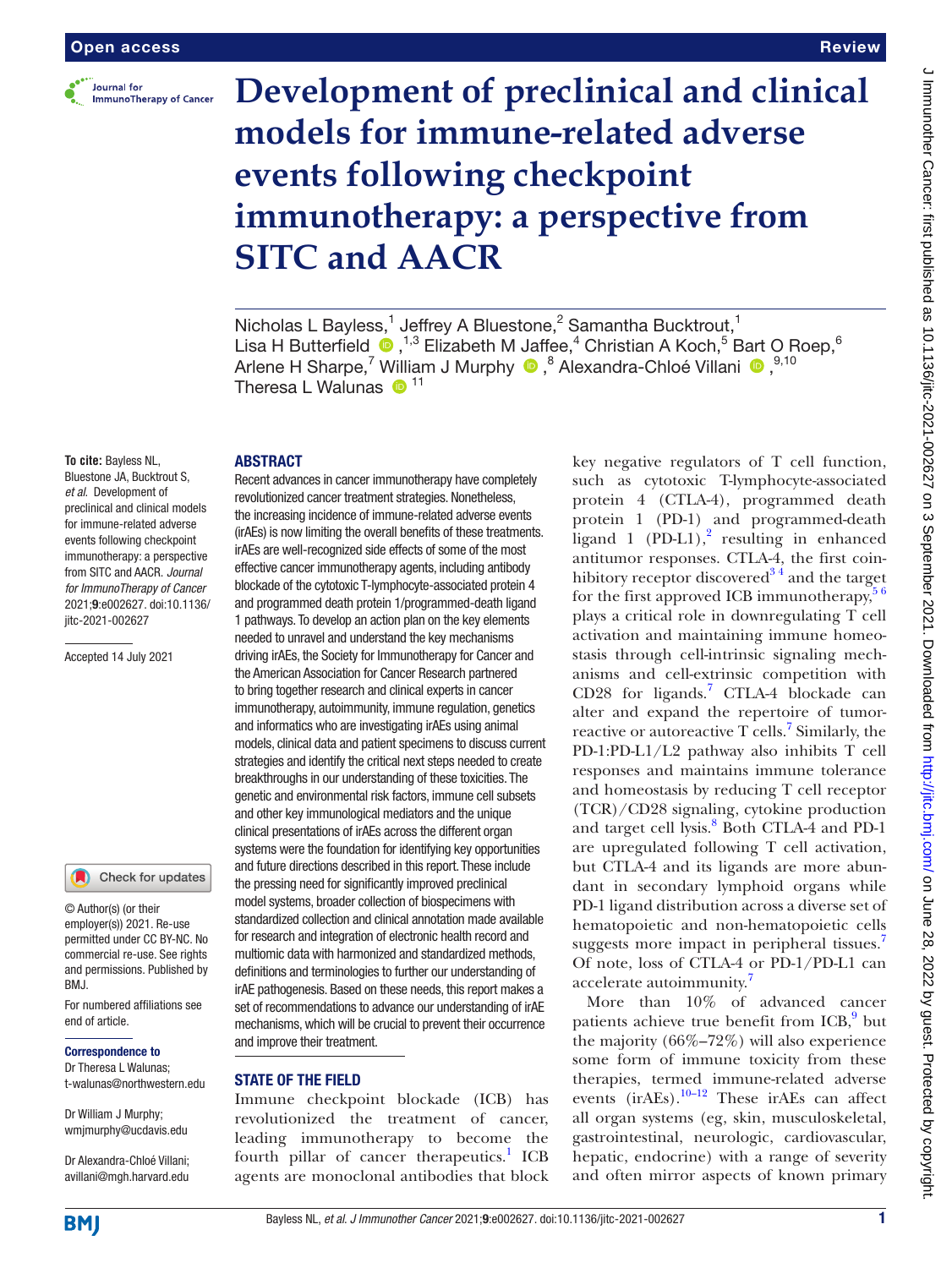#### Open access

autoimmune diseases (eg, rheumatoid arthritis, inflammatory bowel disease and other inflammatory conditions), though there are also clear distinctions, and investigations are underway to understand the differences.<sup>13</sup> Not surprisingly, irAEs are treated with many of the same therapeutic interventions as primary autoimmune diseases, including glucocorticosteroids and biological agents that are immunosuppressive or anti-inflammatory.<sup>[14](#page-9-9)</sup>

Immuno-oncology remains a rapidly developing field and it is estimated that there are many more coinhibitory pathways beyond CTLA-4 and PD-1 that could be valuable therapeutic targets. In fact, the future of cancer immunotherapy likely lies in combination therapy to increase antitumor responses, $\frac{15 \times 16}{16}$  which will likely also drive the development of novel irAEs and the need for new strategies to identify and mitigate these immune toxicities while maintaining effective antitumor immunity. Since treatment for irAEs may inhibit ICB-induced antitumor responses, uncovering the pathways that differentiate irAEs from antitumor immunity is key to understanding the underlying biology and identifying treatments that reduce adverse events while preserving the anticancer immune response.

Taken together, this suggests a critical need to invest in translational and basic research efforts that could further our understanding of the spectrum of irAE disease presentation and associated mechanisms, and lead to the development of (1) rapid diagnostic tools, (2) biomarkers to identify patients at risk for developing irAEs, and (3) better targeted therapies to manage irAEs without impacting immunotherapy efficacy. In particular, there is a pressing need to identify precision treatment solutions that go beyond withholding ICBs and/or giving glucocorticosteroids and reflect the specific cancer and immunotoxicities experienced by the patient to optimize both cancer and irAE outcomes.<sup>1718</sup> Development of such targeted therapies will require studying irAEs directly in patients' tissue and blood samples, as most irAE presentations have yet to be faithfully recapitulated in animal models.<sup>[19 20](#page-9-12)</sup>

The Society for Immunotherapy of Cancer and the American Association for Cancer Research held a joint workshop in Houston, TX in March 2020. The workshop, 'The Cancer Biology Underlying Immunotherapy-Induced Autoimmunity', discussed the biological mechanisms of irAEs to ICB and was coorganized by Lisa H. Butterfield, PhD, Elizabeth M. Jaffee, MD, and Arlene H. Sharpe, MD, PhD. The wide spectrum of irAE clinical presentations (eg, colitis, pancreatitis, hepatitis, myocarditis, neurotoxicities, thyroiditis, ICB-induced insulin dependent diabetes mellitus and lymphocytic hypophysitis) was discussed in detail during the meeting. As these clinical presentations have been thoroughly reviewed recently, $21-28$  this report focuses on summarizing the critical challenges and opportunities posed by immunotherapy-induced irAEs and strategies that should be the focus of future investigations that were identified during the meeting.

### CRITICAL QUESTIONS FOR UNDERSTANDING AND TREATING IMMUNOTOXICITIES

The future for cancer patient care will entail the development of precision strategies empowering effective immunotherapy treatment for cancer that take into consideration individual intrinsic and extrinsic risk factors for developing irAEs and combine new and existing therapeutic regimens. To increase the success of the next generation of immunotherapy strategies while reducing the negative impact of irAEs on long-term outcomes for patients with cancer, the workshop participants identified several critical questions to be addressed:

- ► What mechanisms drive the correlation of irAEs with antitumor responses? Can the two be delineated and uncoupled?
- ► What is the impact of ICB cessation or immunosuppression in response to irAE development?
- What are the intrinsic and extrinsic risk factors for irAEs?
- ► Can we use clinical data and models to improve preclinical models of irAEs following ICB to support improved mechanistic understanding of irAEs?
- ► How can we harmonize clinical metadata to empower irAE clinical model development?
- ► What types of translational research efforts are needed to unravel irAE biological drivers?

To answer these questions and better understand, prevent and treat irAEs following ICB therapy, it is essential to develop representative animal models for preclinical studies, collect tissue samples and real-world clinical care data for clinical model development and establish large-scale collaborative working groups to develop and standardize novel data collection, translational research and analysis strategies. The next section frames the challenges and opportunities in the field raised by these questions and strategies to address them. [Figure](#page-2-0) 1 outlines our overall proposed framework for tackling these questions.

#### Challenge: decoupling irAES from antitumor responses

A subset of irAE presentations following ICB treatment is associated with positive tumor outcomes. For example, the appearance of vitiligo and hypothyroidism, two relatively low severity irAEs, are associated with effective antitumor responses and are thought to indicate the activation of on-target, off-tumor immune activity.<sup>29-37</sup> However, many irAEs (eg, ICB-induced diabetes and myocarditis) are much more severe, and improving clinical management of immunotoxicity remains a critical unmet need, as is an enhanced understanding of how irAE treatment strategies impact ICB efficacy. For instance, the first line of treatment for ir $AEs$  is often corticosteroids.<sup>[14](#page-9-9)</sup> While the impact of low-dose corticosteroids is still debated, glucocorticosteroids present at the time of treatment initiation and high-dose corticosteroids may mitigate ICB therapy<sup>[38](#page-9-15)</sup> even though they may be mandatory for management of life-threatening severe toxicities. $^{14}$  Preclinical work examining the mechanisms underlying both tumor immunity and irAEs following ICB therapy, together with a deeper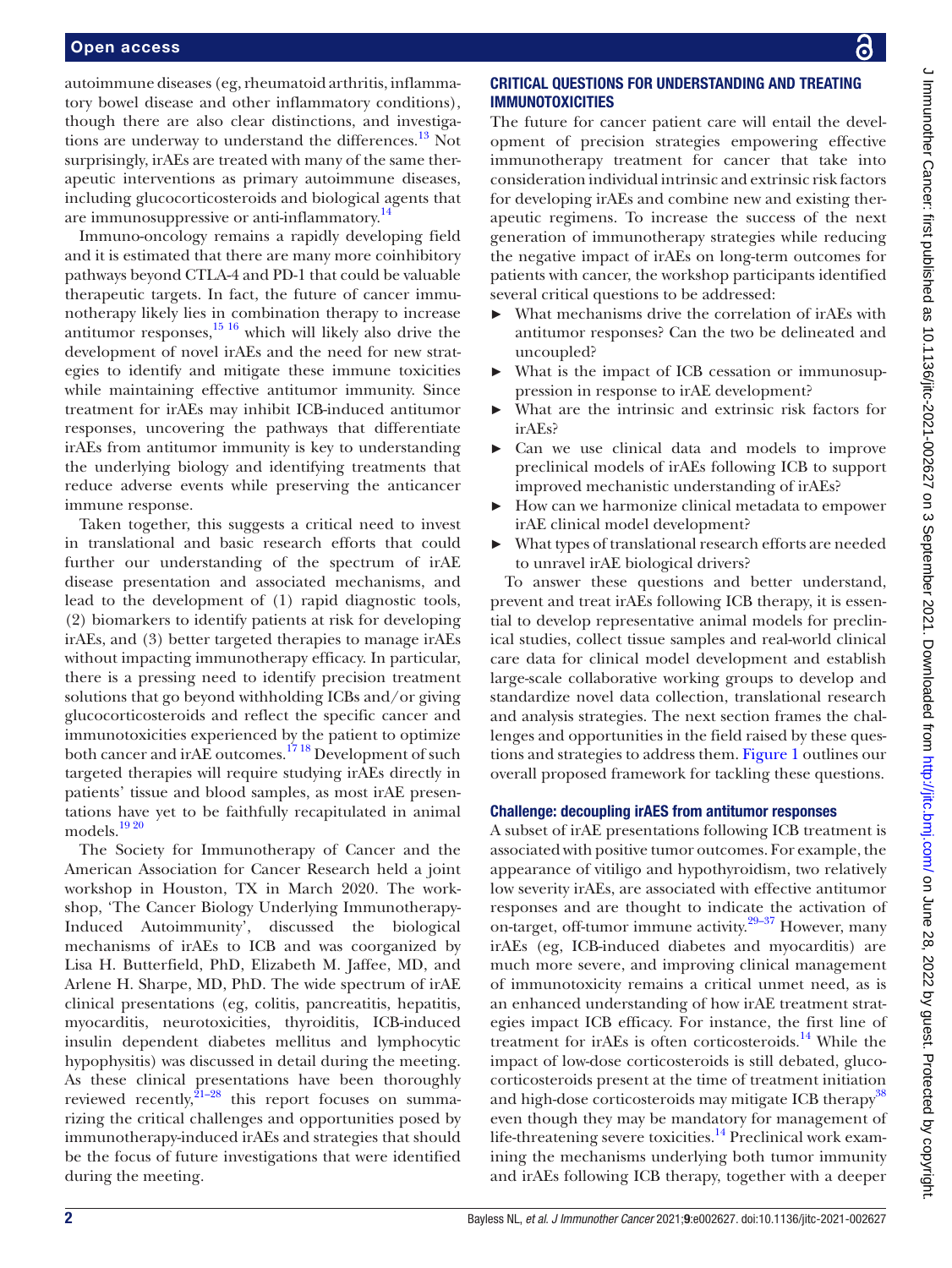

# <span id="page-2-0"></span>**Targeted Clinical Studies and Care**

# **Targeted Preclinical Models**

Figure 1 Future directions for irAE research. Effective clinical modeling of irAEs will require the integration of a variety of data, including: (1) standardized definitions of irAEs and tools to identify them, (2) clinical data from electronic health records that reflect the critical components of irAEs and cancer descriptions and outcomes that have been standardized using common data models to support data sharing, (3) collaborative biospecimen biobanking programs with standardized operating procedures for tissue collection, processing and storage, and (4) high-quality, high-throughput multiomics, proteomics and immunophenotyping data integration strategies that provide mechanistic information. The overall clinical modeling of irAE disease pathogenesis efforts will require multidisciplinary clinicians and scientists and the development of modeling, management and analysis strategies and data collection from a large number of organizations to represent the wide range of irAEs, particularly rare irAEs. Clinical modeling will also require data storage technologies that support integration of clinical and mechanistic data while preserving participant privacy and novel machine learning strategies to derive insights about risk factors and biomarkers of disease that can lead to new diagnostics and therapeutics for clinical care as well as support refinement and development of more effective preclinical models. irAE, immune-related adverse event.

understanding of patient responses to ICB therapy and biomarkers of the potential for irAE development, will be essential for developing targeted immunotherapy that maximizes the anticancer response while minimizing immunotoxicity.

#### Challenge: defining intrinsic and extrinsic mediators of irAEs

A central challenge for optimizing immunotherapy is understanding the intrinsic and extrinsic mediators of irAE development and host-directed immune activation, which are key to ultimately distinguishing the biology associated with antitumor immune responses from irAEs. Like many complex trait presentations such as autoimmune diseases, irAE pathogenesis may result from multifactorial parameters, involving gene (intrinsic)-by-environment (extrinsic) interactions. Yet, little is known about the interplay of intrinsic and extrinsic

drivers of irAEs, in part because of the lack of large, wellannotated cohorts of patients spanning many healthcare institutions, needed to properly power studies of the genetic and environmental drivers across the range of rare and more common irAEs and different cancer types (see the Opportunities section). However, the field of irAE biology can start deriving potential insights from ongoing studies of autoimmune diseases, cancer and rare immunodeficiency disorders.

Genetic loci are some of the key intrinsic risk factors impacting autoimmunity, with HLA alleles being the strongest known factor for susceptibility. Numerous studies have shown that carriers of certain HLA alleles are at higher risk of developing specific autoimmune diseases.<sup>39</sup> In addition, HLA alleles have also been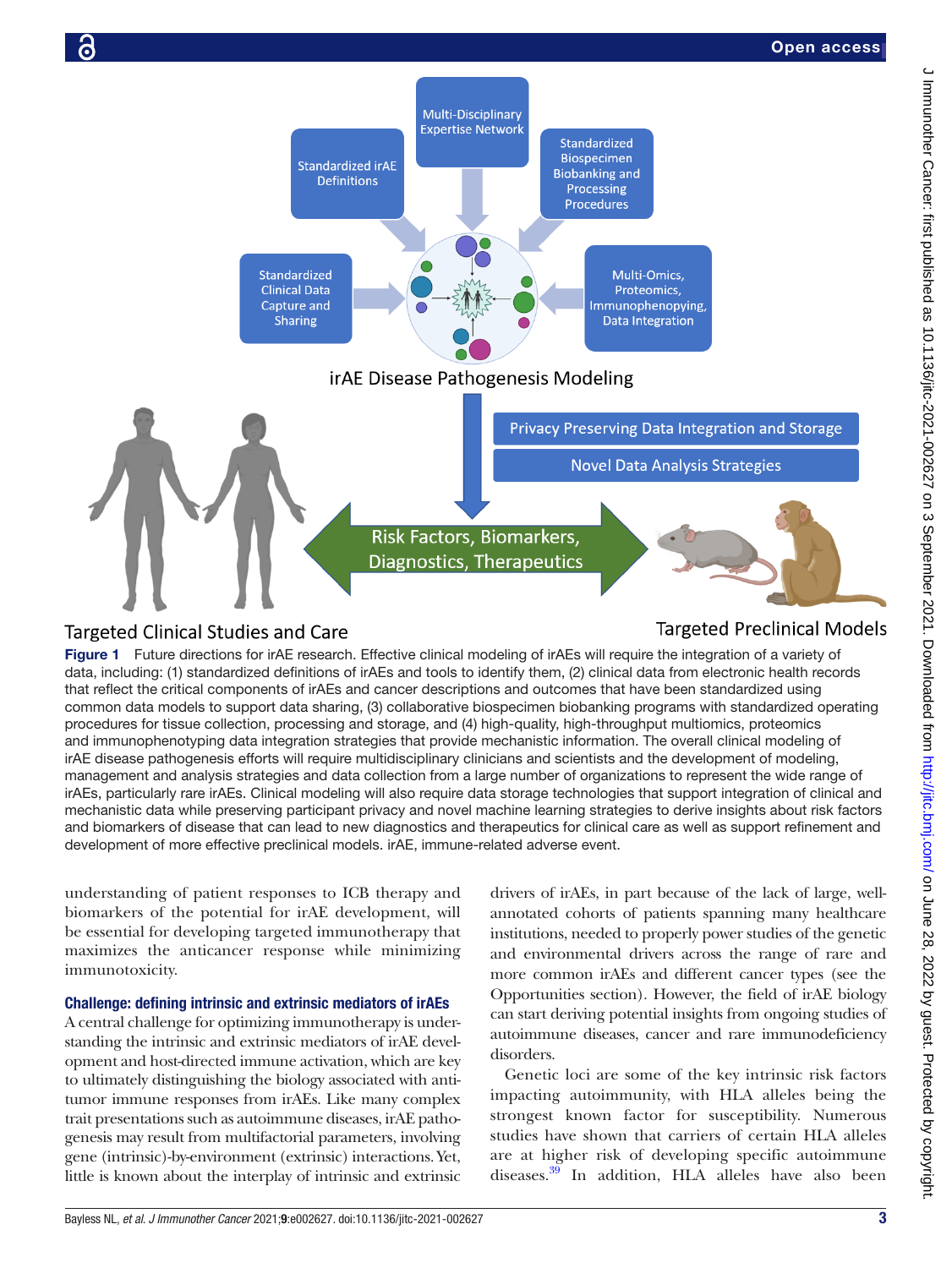associated with melanoma risk and response to certain anticancer therapies, such as high-dose interleukin-2. $40-46$ For example, HLA-Cw\*06, which has been associated with better relapse-free and overall survival, has also been correlated with development of psoriasis.[47](#page-10-0) Interestingly, a recent report has also demonstrated that polygenic risk for skin autoimmunity is associated with longer overall survival in bladder cancer treated with anti-PD-L1.<sup>[48](#page-10-1)</sup> Lessons learned from genetic association studies in autoimmune diseases and cancer clearly suggest that mapping susceptibility loci associated with the range of irAEs could provide important biological insights into the manifestation of irAEs.

Beyond deriving biology from complex trait genetics, additional insights can be derived from studying rare monogenic traits. For example, uniallelic germline mutations in checkpoint molecules themselves have been implicated in irAE-like immune dysfunction, particularly *CTLA4*. [49 50](#page-10-2) Similar to CTLA4-/- mouse models, humans with heterozygous novel and pathological changes in *CTLA4* DNA sequence exhibit lymphocytic organ infiltration and signs of autoimmunity.<sup>51</sup> Heterozygous mutations in *CTLA4* result in diminished CTLA-4 expression and function, leading to overt immune dysregulation with diverse autoimmune presentations, including type 1 diabetes and lymphoproliferative disorders. *CTLA4* haploinsufficiency can predispose to lung and gut diseases, with histological evidence confirming extensive target tissue infiltration by lymphocytes. Bone marrow failure and infiltrative brain lesions have also been described in this setting. $52$  With the caveat of variable penetrance and a wide spectrum of expressivity, increased predisposition to lymphoma, non-lymphoid malignancies and hypogammaglobulinemia are also within the clinical spectrum. Haploinsufficiency of *CTLA4* is also linked to reduced Treg inhibitory function and hyperproliferation of effector cells with a robust alteration of T and B cell homeostasis. Interestingly, treatment of *CTLA4* insufficiency has been successful in limited clinical settings. Abatacept, a fusion protein of the CTLA-4 extracellular domain with an antibody Fc region, has been used in combination with corticosteroids and mammalian target of rapamycin (mTOR) inhibitors to treat CNS lesions, lung and gut disease presentations, as well as autoimmune cytopenia in *CTLA4*-deficient patients.<sup>52-55</sup>

Given the similarities between some clinical presentations of irAEs and the phenotypes observed with these rare monogenic immunodeficiencies, studying the disease evolution and treatment of patients with such intrinsic predispositions to disrupted immune homeostasis could offer another window of opportunity to further our understanding and support development of treatments for irAEs in patients undergoing CTLA-4 blockade for cancer. In addition, lessons from studying and treating these rare immunodeficiency conditions have the potential to inform treatment solutions for irAE presentations. Such efforts will ultimately require many independent groups to assemble very large datasets of

tissue samples and well-controlled and annotated clinical variables (such as heterogeneity of prior treatments), given the breadth and depth of human variability, cancer variability and the general rarity of most irAEs.

Extrinsic triggers of autoimmune diseases are poorly understood but may derive from the infectome (some infections are protective, others are triggers),  $56$  microbiome (increase of proinflammatory or reduction of anti-inflammatory bacteria) $5758$  or exposome. Given the similarities in clinical presentations between certain irAEs and autoimmune diseases, it is very likely that several similar extrinsic triggers also contribute to irAE pathogenesis, which should be the focus of future efforts that will involve assembling large well-annotated patient cohorts to tackle such questions.

Of note, cancer often involves the creation of neoanti-gens in the tumor that have varying auto-antigenicity<sup>[59](#page-10-7)</sup>; thus, antitumor responses may increase the likelihood of autoimmunity and therefore of irAEs and mortality similar to the immune response to pathogens that triggers autoimmunity. In some instances, autoimmunity may be associated with cancer; for example, Lambert-Eaton myasthenic syndrome is associated with antitumor immunity against small-cell lung carcinoma, while systemic lupus erythematosus has been associated with development of certain cancers.[60 61](#page-10-8) Pre-existing chronic inflammation may also create an environment that promotes evasion of immune surveillance by cancer that can be reversed in some cases by immunotherapy. $62$  While we currently have a limited understanding of the relationship between cancer and autoimmunity and the role of extrinsic factors in driving pathogenesis, some mouse models may enable examination of this relationship and help shed light on specific mechanisms driving ir $\overline{A}$ Es.<sup>63 64</sup> For example, ICB exacerbates autoimmunity in non-obese diabetic (NOD) mice and PD-1/CTLA-4 inhibition has tissue-dependent impacts.

#### Challenge: preclinical model development

Translational biomedical research centers on the concept of 'bench to bedside and back to the bench', necessitating preclinical modeling designed to best mirror the clinical paradigm. The complexity of cancer immune responses highlights the need for '*in vivo veritas*', especially given the increasing clinical use of ICB to treat a large range of cancer types and the diverse array of irAEs limiting ICB antitumor efficacy. The inbred laboratory mouse is the bedrock for both discovery and assessing efficacy of immunotherapeutic approaches in cancer as well as autoimmunity. This is due to low cost, ease of access and biological reproducibility due to optimal control of all variables and availability of reagents. However, even considering the not-insignificant species immune disparities, critical questions revolve around how representative the commonly used tumor models are to study cancer biology, as these models often involve subcutaneous implantation of extensively cultured and rapidly growing established mouse tumor cell lines into very young (age-equivalent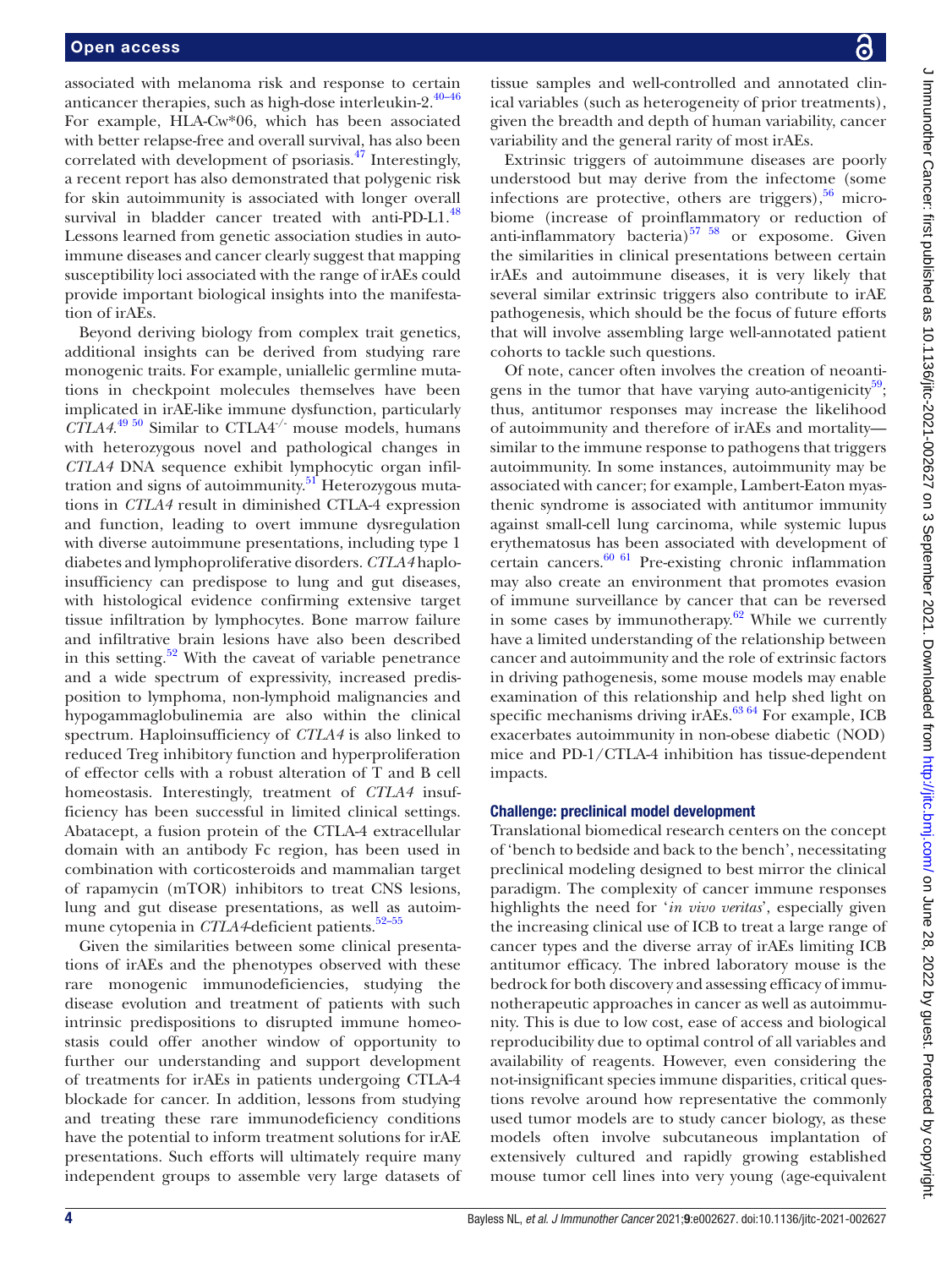to teenage human) healthy inbred mice housed under specific-pathogen-free (SPF) conditions. Due to rapid tumor growth and/or use of therapeutics not of mouse origin, therapeutic interventions are given for extremely short times and off-target effects other than cytokine-storm phenomena are rarely observed. The lack of fully murine reagents also represents a significant problem as it results in neutralizing responses to the xenogeneic proteins by the immunocompetent host, limiting the long-term application of therapy which is often used clinically and may be important for the development of irAEs in the mouse models. This claim is further supported by the paucity of reports demonstrating the phenocopy of irAEs observed in patients in conventional mouse tumor models treated with ICB. However, there is appreciable literature on the impact of ICB in different mouse autoimmune models, indicating these may be valuable resources to combine with tumor models to tease out mechanisms and pathways that could then be linked with clinical presentations.<sup>65</sup> Finally, incorporating human modifying elements (eg, age, biological sex, body mass index and exposure to pathogens) in murine tumor immunotherapy models is of critical importance, given reports that both age and obesity can markedly impact irAE and cancer outcomes, both positively and negatively. $66\frac{67}{7}$  In addition, the microbiome associated with different mouse vendors is also important for ICB responses, highlighting the constraints of using SPF mice as well as potentially affecting model reproducibility with different laboratories.<sup>68</sup> All of these aforementioned variables likely impact autoimmune mouse models as well.

Xenogeneic models, including patient-derived xenograft and humanized mouse models, while useful in assessing direct human tumor cell responses, have limitations when used to model complex ICB responses and ir $AEs$ .<sup>69</sup> For instance, extensive species differences exist with regard to the effects of cytokines and adhesion molecules on the host or immune cells. $70-72$  Additionally, human immune cells have varying capacities to survive or engraft in a murine host, and the impact of human immune cells placed or developed in the xenogeneic murine environment is poorly characterized. Ex vivo organoid models are attractive given they add the complexity of cellular interactions not seen with tumor cell lines. Nonetheless, the challenge of reproducing biologically meaningful immunological interactions due to complex culture conditions that impact both tumor and immune cell component survival and function creates significant limitations to the use of such model systems, which is further complicated with ICB assessment. Finally, both xenogeneic modeling and ex vivo models also can have significant contrivances if using immune cells allogeneic to the tumor. Thus, while these models appear attractive for ICB and irAE modeling, the numerous immunological deviations inherent with them significantly limit their extrapolation potential and more work is needed to assess in which experimental conditions these models could be most helpful for modeling.

Large animal models, such as client-owned canine patients with spontaneous cancers or non-human primates, offer clear advantages with regard to being outbred and, in the case of canine models, having spontaneous cancers that can be treated with immunotherapy. However, these models are severely hampered by the (1) extreme cost, (2) recipient heterogeneity, being outbred with comorbidities, (3) extremely limited number of patients available for research purposes, (4) limited access to tissues, (5) lack of suitable reagents (particularly with ICB) compatible with large animals, and (6) limited occurrence of irAEs with the immunotherapies assessed thus far in these models. Thus, beyond directly studying human tissue specimens, syngeneic mouse tumor models in conjunction with commonly used autoimmune mouse models remain, for now, the best means to mechanistically study irAEs associated with the use of ICB. Nevertheless, it remains imperative that the community develops a deeper understanding of the limitations of the commonly used mouse tumor models and funding opportunities are needed to foster the development of more appropriate model systems.

In preclinical modeling, little attention outside of overt toxicity of an approach is given, with the emphasis in most studies being centered on the antitumor response that often needs to occur rapidly. Given the tremendous cost and challenges associated with using aged mice (eg, a 22-month-old mouse can cost as much as US\$500 and obtaining sufficient aged mice from the National Institute on Aging (NIA) for therapy studies is predicated on having NIA funding) or in generating diet-induced obese mice of both genders in therapy studies (particularly germane given the well-described impact of biological sex on autoimmunity and recent reports suggesting an impact of gender in  $ICB<sup>67</sup>$ , there is a significant need to support development and availability of these resources to the cancer research community. There is also a need to develop and assess immunotherapy reagents (antibodies, cytokines, etc) that are of mouse origin to more properly mirror the clinical paradigm, allowing long-term application that could lead to irAE manifestation. Furthermore, using more indolent tumors or genetically engineered mouse models would offer more reflective immune-tumor cell dynamics and therapy, but the challenge remains the prohibitive cost associated with using such models for therapy studies and assessing long-term treatment impacts which are often not viewed as sufficiently innovative or mechanistic to warrant funding. Understanding the pathways involved in driving and sustaining ICB-associated irAEs observed in the clinic and linking them with preclinical models are vital for next steps. This will require large investments from public and private sectors given the lack of representative models and the costs associated with what are viewed as studying negative events. Such investments are urgently needed to ultimately overcome the irAE impediments on immunotherapy treatment efficacy.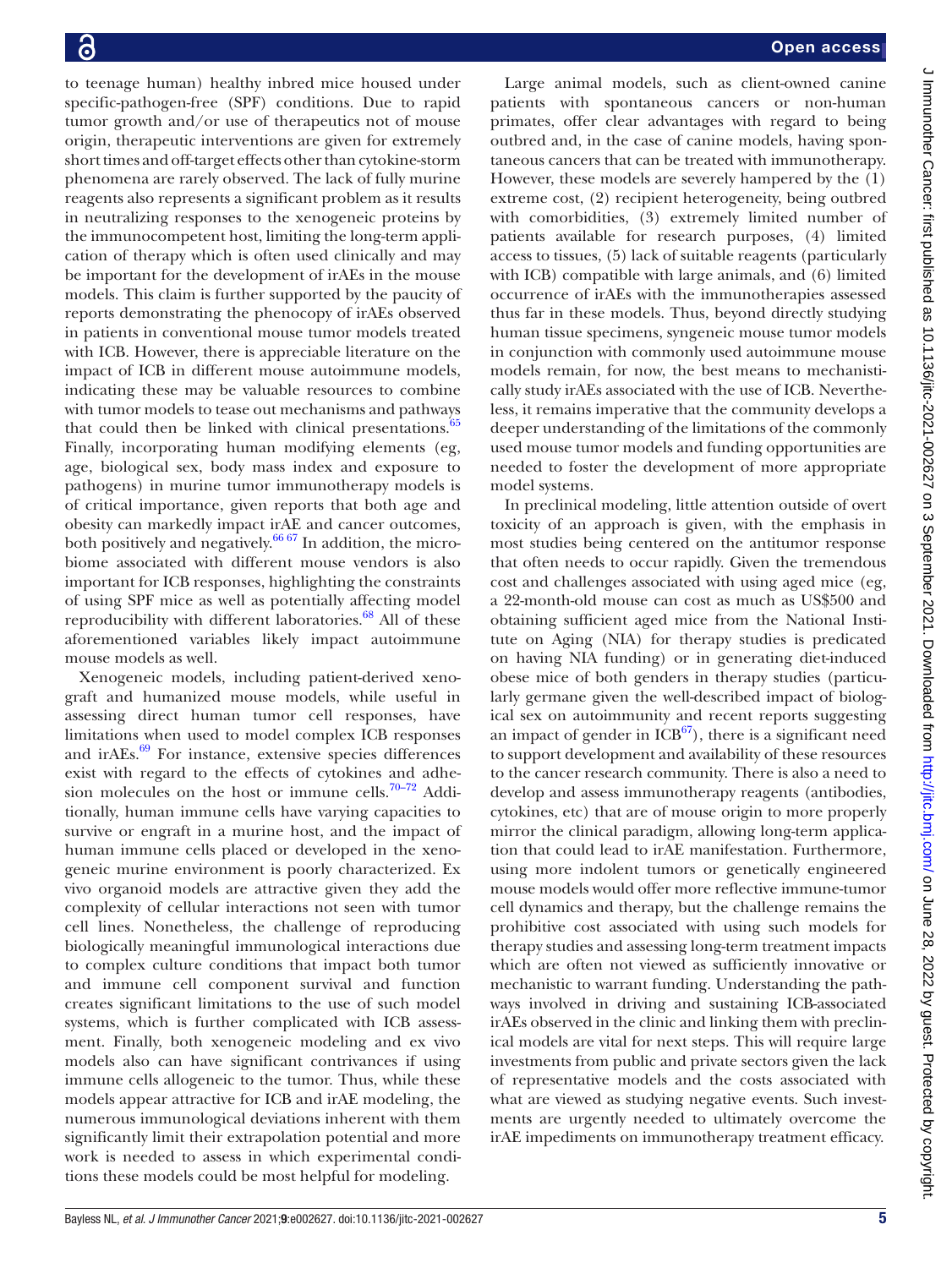#### Opportunity: harmonizing clinical metadata and clinical model development

Challenges with current preclinical models and the need for deeper understanding of the human immune response to ICB present an opportunity to flip the research axis and translate clinical experience to benchtestable hypotheses. While clinical trial data provide a foundation for this work, trials generally involve the collection of a narrow set of study-focused clinical data and biospecimen samples over a specific window of time from a highly selected patient population that may not be representative of the broader population of people who will receive therapy.<sup>73–76</sup> Thus, we need a 'bedsideto-bench' approach for clinical modeling of the development of irAEs that includes a more representative patient sample and leverages a broad array of clinical and laboratory data, and to translate these models into the preclinical space to explore biological mechanisms of irAE development in more detail.

The adoption of electronic health record (EHR) technology in the USA[77](#page-10-18) parallels the rise of FDA-approved ICB strategies for cancer treatment.<sup>[1](#page-9-0)</sup> As of 2015, when many of the anti-PD-1/L1 antibodies were first approved for use, over 95% of hospitals accepting Medicare<sup>78</sup> and 80% of ambulatory care settings<sup>79</sup> had adopted EHRs to document clinical care. Thus, almost all patients receiving ICB have had their treatment course documented in an EHR. EHR data, particularly for cancer patients who have high contact with healthcare systems, contains a rich source of longitudinal clinical observations, including those prior to the development of cancer, during treatment and posttherapy, as well as highly rigorous laboratory test results.

To capture irAEs in sufficient numbers that reflect the full range of presentations across a wide range of cancers, it is necessary to integrate data from a large number of healthcare organizations. Given that the underlying data structures of many EHR systems (even systems provided by the same vendor) are not always the same, integration and alignment of clinical data requires the development of 'common data models' (CDMs)—or shared data languages—for data alignment and exchange. With the expansion of EHR technology, a number of networks built on CDMs have been established. The Patient-Centered Outcomes Research Network (PCORnet), $80\,81}$  built on the PCORnet CDM, $82$ the Accrual to Clinical Trials Network,<sup>[83](#page-10-23)</sup> built on the Informatics for Integrating Biology and the Bedside data model<sup>84</sup> and the Observational Health Data Sciences and Informatics (ODHSI) Network, $85$  built on the Observa-tional Medical Outcomes Partnership CDM,<sup>[86](#page-10-26)</sup> represent three large-scale clinical data networks including healthcare organizations across the country that have agreed to map their local data to a CDM to support research. While some organizations may participate in more than one network, mapping local data to a CDM and participating in a data-sharing network can be costly. Thus, the Department of Health and Human Services (HHS) Office of the Assistant Secretary for Planning

and Evaluation has engaged critical federal agencies within HHS, including the Food and Drug Administration, National Cancer Institute, National Library of Medicine and the Office of the National Coordinator for Health Information Technology to participate in the CDM Harmonization project to support data translation between CDMs and cross-institution sharing.<sup>[87](#page-10-27)</sup>

The large-scale CDMs are early in their lifespans and development has focused on the most commonly used clinical concepts, such as patient demographics and vitals, general diagnoses, medications ordered, laboratory results and procedures performed. More complex concepts, particularly those that are domain-specific or primarily documented in the free-text clinical notes, are often unrepresented. Thus, to support irAE research, it is necessary to create and integrate specialized terminologies (such as the International Classification of Diseases for Oncology) to describe concepts critical to oncology, immunotherapy and irAEs—such as cancer morphology, stage and disease progression and immunological milieu—into these CDMs. Also critical is to have standardized definitions of individual irAEs such that they can be documented using the established clinical terminologies or consistently inferred from standard clinical data. Since the most complex clinical concepts related to understanding cancer care and irAE development are often only present in clinical notes, it will also be necessary to develop natural text mining tools that can rapidly and accurately convert clinical text in medical records into machine-interpretable concepts that can then be shared across organizations engaged in irAE research.

Large bodies of clinical data without tissue-based insights limit many investigations to the realm of correlation and association. For bedside-based mechanistic studies aiming to elucidate the underlying biology of irAEs, clinical information must be linked to tissue samples. Cancer patients, in addition to having significant clinical documentation, also have frequent laboratory tests that are an opportunity for minimally invasive collection of supplementary biospecimens that can be used to explore the physiological mechanisms of irAEs. Similar to the development of clinical data sharing networks, significant activities are underway nationally to develop strategies for integrating primary research data derived from biospecimens and biobanks associated with clinical data. The Electronic Medical Records and Genomics (eMERGE) Network,<sup>88 89</sup> funded by the National Human Genome Research Institute, is a national consortium of academic medical centers that have integrated their local biospecimen-derived genomic data with their EHR data to perform genomic studies based on disease-specific cohorts identified through medical record information. The All of Us Research Program, $90$  building on the successful strategies of eMERGE, is collecting data and biospecimens from over 1million people, in large part by leveraging health care-providing organizations to recruit participants who will share their medical records as well as tissue samples.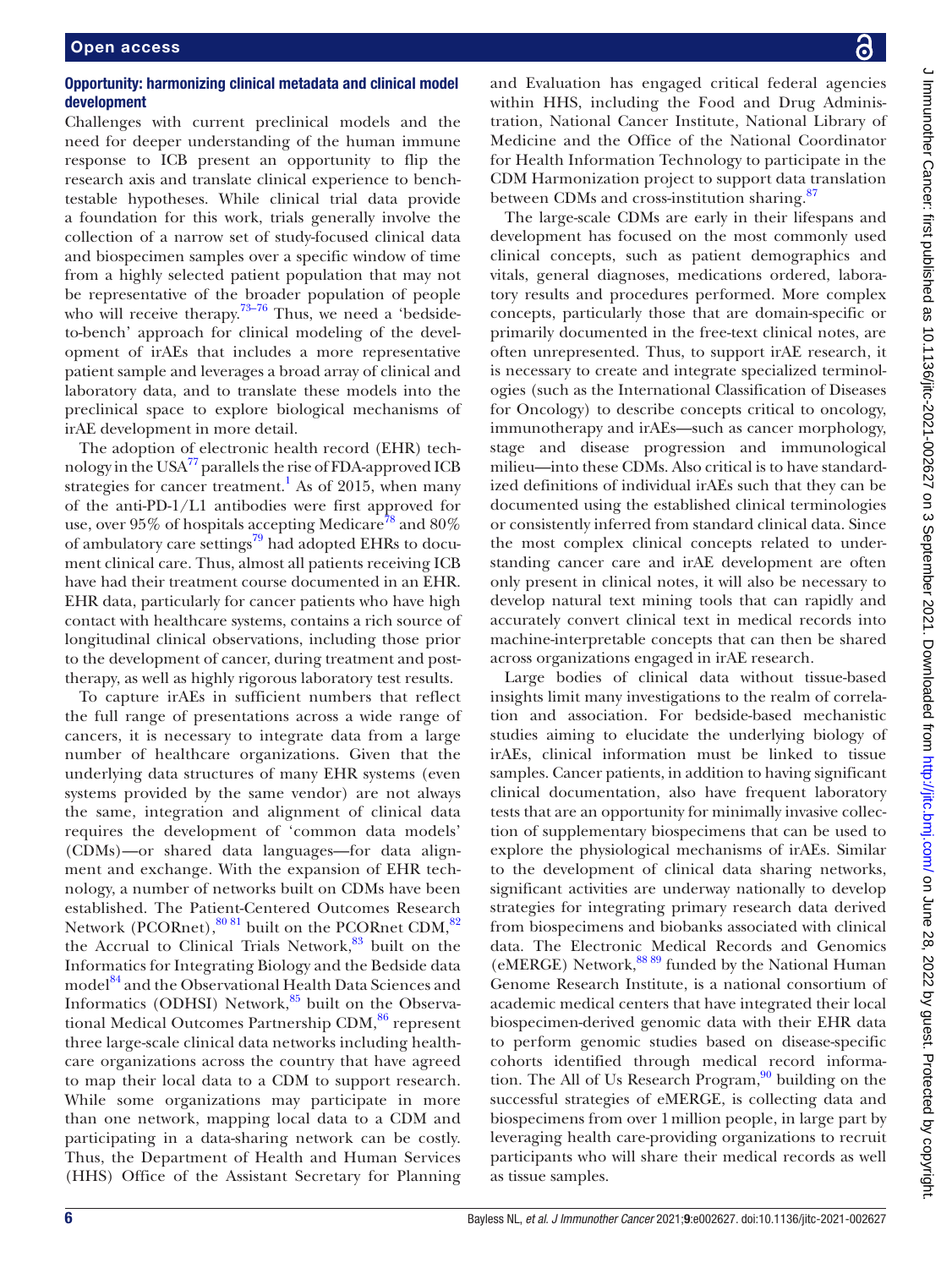# Opportunity: expanding clinical and translational models with biobank data

To understand and study the immune mechanisms of irAEs, access to patients' blood and tissue specimens are key. Collection of fresh biospecimens is challenging, particularly in a way that supports asking functional immune questions as opposed to molecular questions that can be asked of fixed cells. To obtain reproducible data, biospecimens collected under standardized conditions are needed, as are assays that are conducted in a way that conforms to the spirit of CLIA rules (accu-rate, precise, reproducible).<sup>[91 92](#page-10-30)</sup> Humans can have high variability in immune cell numbers and activity, but biomarkers pointing toward mechanisms can still be identified, for example, target tissue-associated autoantibodies, like GAD-65 (glutamic acid decarboxylase) for type 1 diabetes mellitus (T1DM). Functional tests can yield greater insights than more descriptive phenotypic readouts.[93–95](#page-10-31) The Autoimmune Events Resulting from Systemic Modulation by Immunotherapy (AEROSMITH) Biobank is in development by the Parker Institute for Cancer Immunotherapy, JDRF and the Helmsley Trust. This biorepository will include blood and stool specimens from >1000 patients with cancer pretreatment and on-treatment receiving standard of care ICB to identify biomarkers of irAEs.<sup>96</sup> The collection has been developed specifically to interrogate mechanisms using genetic, molecular, cellular and soluble protein data generated from blood combined with clinical assays and medical record data. This biorepository and other similar tissue banks will provide an important resource for future research questions.

In addition to a call to action to develop consensus definitions with comprehensive nomenclature for irAEs, a call to standardize biospecimen collection across institutions is critical. While samples biobanked for 'omics' analyses, such as those collected by the All of Us Research Program, $90$  will be important for cancer immunotherapy and irAE research to help define biomarkers and predictors of immunotherapy response and toxicity, ultimately biospecimens collected throughout the course of cancer therapy and at the time of the irAE will be critical to better define mechanisms and identify drivers of irAEs that could be therapeutically targeted.

While early irAE translational work focused on biospecimens collected during a very specific window of time in the midst of ICB efficacy trials, it was not standard practice to collect tissue/blood at time of the development or resolution of irAEs. We need to develop and implement standardized biospecimen biobanking procedures to enable the collection and sharing of a range of biospecimens (eg, irAE-affected tissue biopsies, blood, plasma, serum, stool and body fluids such as urine and cerebral spinal fluid). Integrating specimen collection within routine clinical care with the patient's appropriate informed consent is preferred. $\frac{97}{7}$  This practice supports specimen collection prior to ICB treatment and at the time of irAE diagnosis before the initiation of immunosuppression

treatment to mitigate irAEs, in addition to reducing the need for higher risk 'research-only' biopsies. Moreover, the establishment of rapid autopsy programs represents another important source of biospecimens, especially for organ systems that are challenging to biopsy (eg, brain, pancreas, heart). It also offers an opportunity to sample multiple tissues from the same individual simultaneously, enabling study of the immune response across different organs and tumors that ultimately led to the patient's demise, and provides a glimpse of the level of baseline inflammation in any particular organ after ICB.

# Opportunity: tailored clinical data collection and translational efforts

Effective clinical sample collection and biobanking requires an effective and reproducible framework. The Massachusetts General Hospital has pioneered implementation of an immunotoxicity service that maximizes patient care, clinical sample collection and translational research efforts.<sup>98 99</sup> This service has developed and implemented a framework for understanding irAEs and ultimately providing better care for patients with cancer, that is based on six critical elements, including: (1) creating an infrastructure and expert knowledge for rapid identification of patients presenting with irAEs; (2) aligning experts across divisions of medical specialties to develop best practices for clinical care and optimal disease phenotyping; (3) developing a platform for oncologists, medicine subspecialists and scientists to connect regularly; (4) establishing infrastructure for sample collection in clinical settings and identifying champions to spearhead sample collection and standardized biobanking; (5) collecting the highest yield tissue samples at clinically relevant time points; and (6) accessing and leveraging the most optimal and cutting-edge technologies and big data integrative analysis frameworks to test biological hypotheses. These six key elements are further illustrated below.

First, the Severe Immunotherapy Complication (SIC) service comprises over 51 clinicians and researchers across 6 Departments (i.e., medicine, dermatology, neurology, pathology, radiology, ophthalmology) and 10 Divisions of Medicine (i.e., hematology/oncology, gastroenterology, pulmonology, cardiology, palliative care, allergy/immunology, infectious disease, endocrinology, rheumatology, nephrology), who work together to study and deeply characterize phenotypically these irAE clinical presentations, $\frac{100-107}{ }$  with the ultimate goal of developing more optimal treatment solutions for patients with cancer. Second, the MGH SIC service organizes a bi-weekly multidisciplinary irAE clinical case conference, which serves as a platform for clinician subspecialists, oncologists and scientists to actively connect and brainstorm about new innovative approaches and solutions. Third, by leveraging the SIC Service for irAE patient identification, the MGH team has collected biospecimens from over 300 patients across a range of irAEs prior to any administration of immunosuppressive agents to treat the irAEs. Fourth, they also collect samples serially to dynamically map key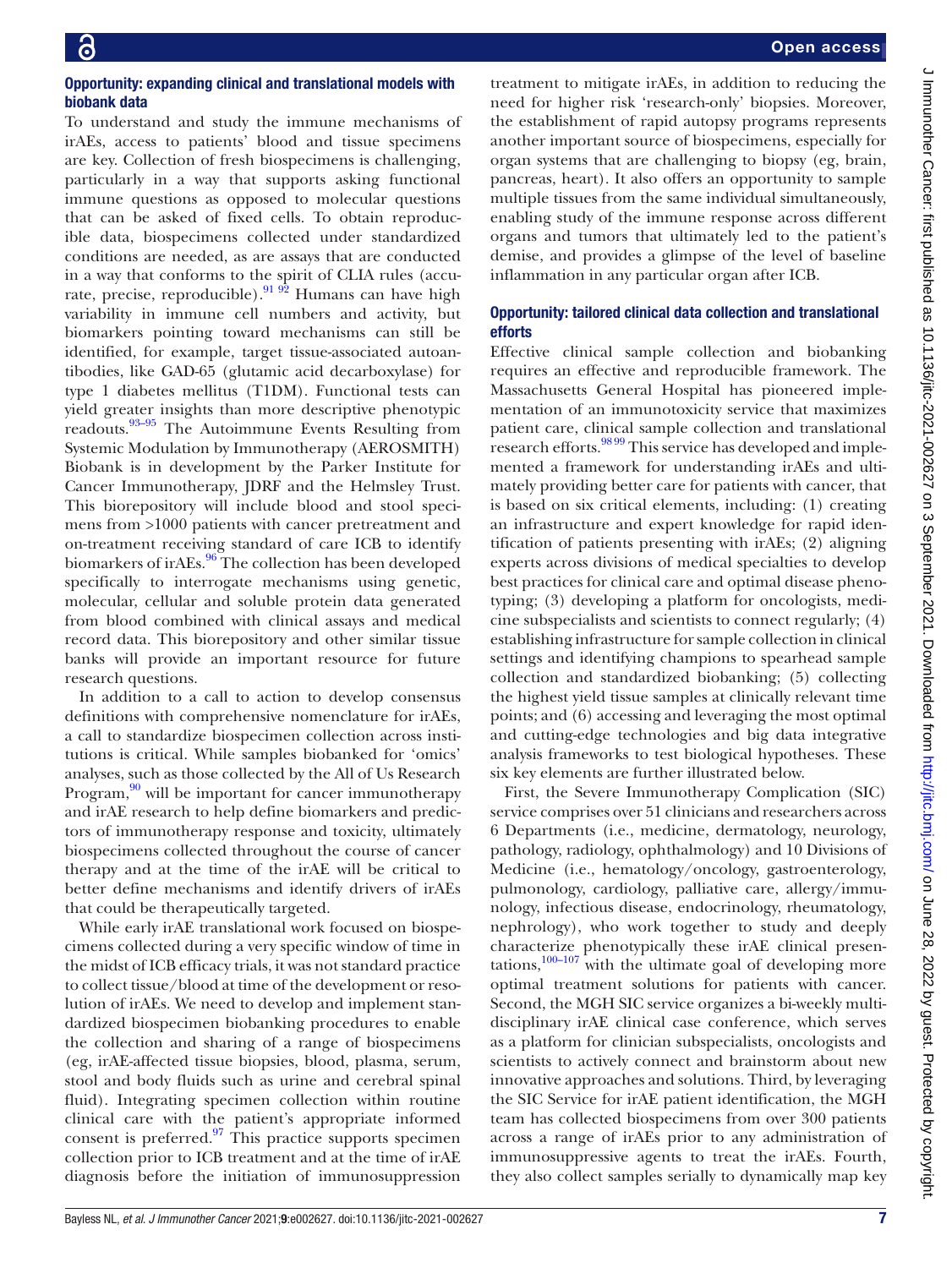cellular and secreted factors tracking with irAEs' evolution and resolution. Finally, the team has optimized and customized different protocols to process blood, serum and tissue specimens to enable a range of downstream immunophenotyping, functional experiments, microscopy, secreted factor analyses and molecular profiling, including single-cell RNA sequencing with paired TCR and BCR sequencing of tissue and paired blood samples to map culprit cell populations and signaling pathways involved in driving and sustaining irAEs. Integration of these different types of measurements with accurate clinical data and phenotyping will enable identification of key drivers of irAE pathogenesis to support the development of new diagnostic tools and therapeutic targets. In addition, such integrative bench-to-bedside translational efforts will ultimately allow leveraging the results from big-data integrative analyses to inform the design and target selection of the next generation of clinical trials aiming at mitigating irAEs while maintaining antitumor immunity.

Access to tissue where the irAE and inflammation unfold is key to understanding pathogenesis, while analysis of paired blood collected together with the irAE tissue enables mapping and identifying potential circulating biomarkers. Ultimately, well-clinically annotated patient phenotypes and access to irAE tissue, coupled with the use of cutting-edge 'multiomics', proteomics, immunophenotyping and microscopy strategies, will allow for identification of underlying irAE mechanisms driving pathogenesis, along with therapeutic target candidates that could lead to further study in preclinical and human models. Partnerships between clinical teams, translational researchers that are using systems biology and 'multiomics' strategies and bioinformaticians, such as those pioneered at the Massachusetts General Hospital,<sup>98</sup> will provide lessons learned to optimize sample collection, leverage translational research and analysis frameworks, and sharing of biospecimens and patient metadata for clinical and irAE mechanism research.

#### Opportunity: multidisciplinary and multiorganization collaboration

Beyond local institutional multidisciplinary efforts, 97 large national biobanking and translational efforts are also essential, particularly for rare cancers and irAEs. Similar to the CDMs needed for effectively sharing, aligning and integrating clinical data across institutions, the development of standardized operating procedures for sample collection from each organ subtype is required,[108](#page-11-4) and specific cryopreservation approaches are needed for a range of downstream measurements. These gold-standard procedures should be consensus driven and disseminated publicly so that consortia of universities, academic medical centers and community hospitals can bank biospecimens paired with key clinical data in a uniform way and pool resources to empower larger and more comprehensive translational research efforts, which

are essential to study some of the rarest (eg, T1DM) and most fatal irAEs (eg, myocarditis with myasthenia).

There are already numerous ongoing national and international biobanking efforts, such as the aforementioned 'AEROSMITH' project,  $96$  the Predictive Markers of Immune-related Adverse Events in Patients Treated with Immune Stimulatory Drugs study<sup>[109](#page-11-5)</sup> and the National Cancer Institute (NCI)-Alliance A151804,<sup>[110](#page-11-6)</sup> a multi-institutional study open at sites across the National Clinical Trial Network that has established a national biorepository to advance studies of irAEs. This alliance is committed to making biospecimens and data available to investigators following future submission and approval of proposals. While the logistics of standardizing sample collection across multiple sites will remain more challenging than single institutional efforts (such as for analyzing freshly collected tissue specimens from irAE lesions), these multi-institutional efforts are critical to empower the discovery and validation of the next generation of irAE predictors and biomarkers that promise to significantly impact the care of patients with cancer treated with ICB. These important biobanking efforts, clinical annotation and in-depth biospecimen studies using cutting-edge experimental and analysis frameworks are promising strategies for solving the underpinnings of irAEs. However, these endeavors remain costly and there is a pressing need for more funding to support collaborative efforts and sustain new and ongoing efforts.

Currently, primary research data from clinically derived biospecimens lives outside the clinical data space. Informatics technologies that ensure accurate linkage between datasets while protecting patient privacy will be critical to derive insights from the clinical and research data, and to connect these data with other valuable sources of information—such as healthcare claims data, data from wearable devices, environmental exposure data and patient reported outcomes.<sup>[111 112](#page-11-7)</sup> In addition, data storage and management solutions that support rapid input, processing and validation of large scale multi-dimensional data and that are extensible to include new data and concepts, such as the Parker Institute for Cancer Immunotherapy's CANcer Data and Evidence Library platform $113$  and the National Heart Lung and Blood Institute's BioData Catalyst<sup>114</sup> that provides access to the Trans-Omics for Precision Medicine Program, $115$  will be essential for supporting rapid and replicable data analysis. Finally, deriving insights from data of this complexity will require intersection of the data with modern machine learning strategies that can leverage large scale, multi-dimensional datasets and provide interpretable results that can be further investigated by primary and translational research teams to improve preclinical models of irAEs, help design the next generation of clinical trials and enhance precision medicine strategies for clinical care.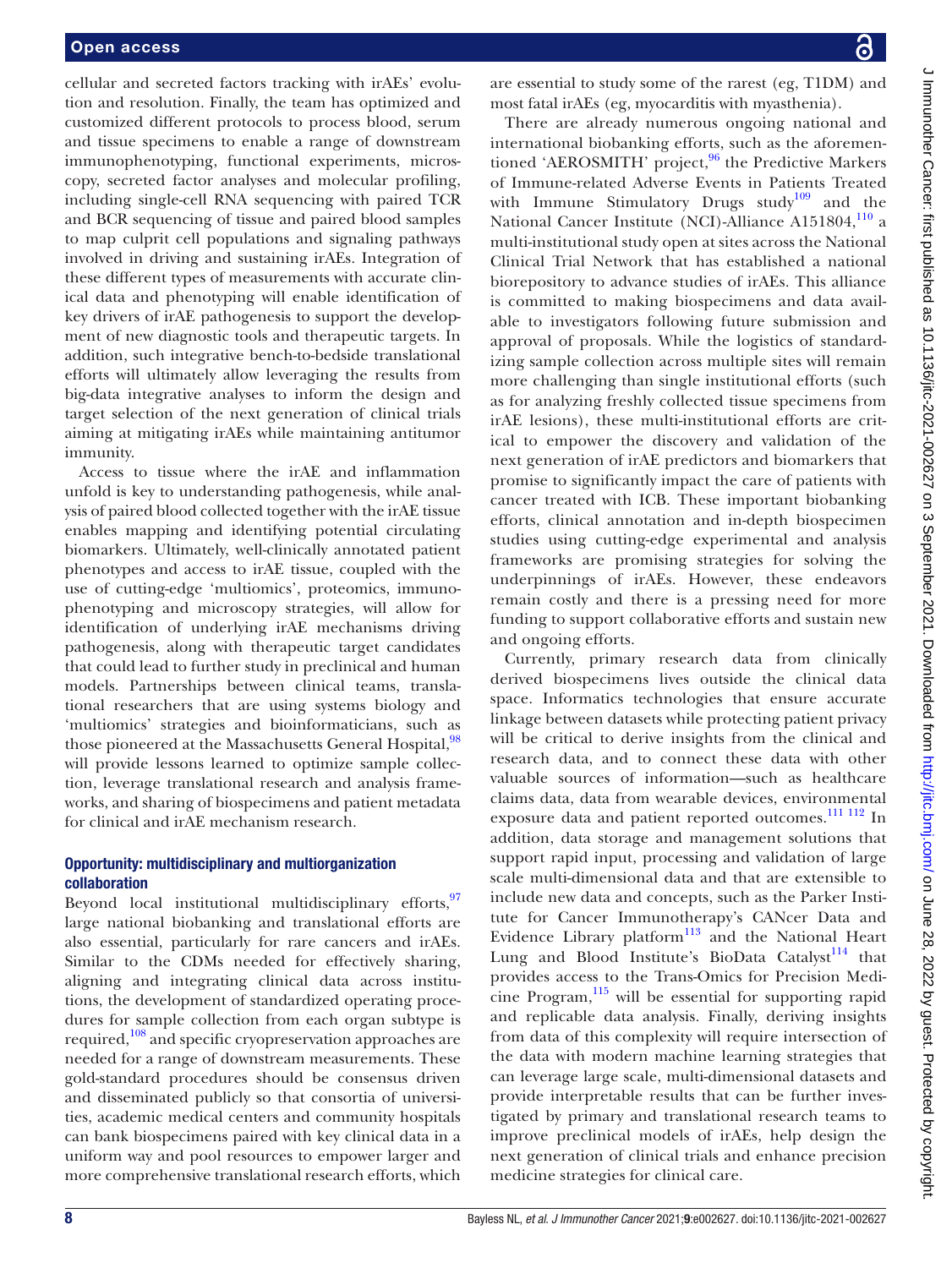**CONCLUSIONS** 

# Taken together, there are three core areas that will be

- essential to drive irAE research forward: ► Developing strategies to integrate and share clinical and research data sets at a national scale to support irAE surveillance and development of biomarkers for irAEs.
- ► Integrating biobanks with detailed clinical data and the development of biospecimen collection standard operating procedures supporting minimally invasive and disruptive collection of biospecimens (tissue, blood, body fluid) during routine care and at time of autopsy.
- Leveraging insights from clinical and high-throughput 'multi-omics' data to develop preclinical models that more accurately model irAEs following immunotherapy and to help guide and prioritize the therapeutic target candidates to be assessed in the next generation of clinical trials.

The development of robust models to understand the etiology and progression of irAEs following cancer immunotherapy based on real-world clinical information integrated with primary research data will require creation of novel large-scale data resources, analysis strategies and effective interpretation of results. These investigations will require a multidisciplinary team of informaticists, data scientists, clinical subspecialists, oncologists, basic science and translational researchers and patients, along with multiorganizational collaborations that span healthcare systems, federal research agencies, commercial partners, academic researchers and patient advocacy groups. These partnerships, which will require substantial funding, will enable effective strategies for collection and sharing of clinical data and biospecimens, development of novel analysis strategies and implementation of critical findings into clinical practice.

#### Author affiliations

<sup>1</sup>Parker Institute for Cancer Immunotherapy, San Francisco, California, USA 2 Diabetes Center, University of California San Francisco, San Francisco, California, USA

<sup>3</sup>Microbiology and Immunology, University of California San Francisco, San Francisco, California, USA

4 Johns Hopkins Medicine Sidney Kimmel Comprehensive Cancer Center, Baltimore, Maryland, USA

5 Fox Chase Cancer Center, Philadelphia, Pennsylvania, USA

<sup>6</sup>Department of Diabetes Immunology, Diabetes & Metabolism Research Institute at the Beckman Research Institute, City of Hope National Medical Center, Duarte, California, USA

<sup>7</sup>Department of Immunology, Blavatnik Institute, Harvard Medical School and Evergrande Center for Immunologic Diseases, Harvard Medical School, Boston, Massachusetts, USA

<sup>8</sup>Department of Dermatology, Institute for Regenerative Cures, University of California Davis, Sacramento, California, USA

<sup>9</sup> Center for Cancer Research, Center for Immunology and Inflammatory Diseases, Department of Medicine, Harvard Medical School, Massachusetts General Hospital, Boston, Massachusetts, USA

<sup>10</sup>Broad Institute, Cambridge, Massachusetts, USA

<sup>11</sup>Department of Medicine and Center for Health Information Partnerships, Northwestern University Feinberg School of Medicine, Chicago, Illinois, USA Twitter Nicholas L Bayless [@NickBayless,](https://twitter.com/NickBayless) Alexandra-Chloé Villani [@villanilab](https://twitter.com/villanilab) and Theresa L Walunas [@TheresaWalunas](https://twitter.com/TheresaWalunas)

Acknowledgements The authors acknowledge SITC and AACR staff for their contributions including Emily B. Shepard, PhD, (SITC) for medical writing and editorial support, SITC staff Lianne Wiggins and Tara Withington and AACR staff Lisa Haubein, PhD, Dan Erkes, PhD, and Sarah Martin, PhD for project and workshop management and assistance. Additionally, the authors wish to thank both SITC and AACR for supporting the manuscript development. The full list of participants in the 'SITC-AACR Workshop: The Cancer Biology Underlying Immunotherapy-Induced Autoimmunity' follows. Lisa H. Butterfield, PhD – Parker Institute for Cancer Immunotherapy and University of California, San Francisco – Organizer. Elizabeth M. Jaffee, MD – Sidney Kimmel Cancer Center, Johns Hopkins University – Organizer. Arlene H. Sharpe, MD, PhD – Harvard Medical School – Organizer. Robert A. Anders, MD, PhD – Johns Hopkins University. Nicholas L. Bayless, PhD – Parker Institute for Cancer Immunotherapy. Jeffrey A. Bluestone, PhD – University of California, San Francisco and Sonoma Biotherapeutics. Laura Boos, MD – Royal Marsden Hospital. Katarzyna Bourcier, PhD – National Cancer Institute. Samantha Bucktrout, PhD – Parker Institute for Cancer Immunotherapy. Michael Dougan, MD, PhD – Massachusetts General Hospital. Robert J. Fontana, MD – University of Michigan. Helen Gogas, PhD – National and Kapodistrian University of Athens, Greece. Ellen Gravallese, MD – Brigham and Women's Hospital. Aida Habtezion, MD, MSc – Stanford University. David A. Hafler, MD, FANA – Yale University. Toby Hecht, PhD – National Cancer Institute. Christian A. Koch, MD, PhD – Fox Chase Cancer Center. Vijay K. Kuchroo, DVM, PhD – Brigham and Women's Hospital. Le Min, MD, PhD – Brigham and Women's Hospital. William J. Murphy, PhD – University of California, Davis School of Medicine. Katherine L. Nathanson, MD – University of Pennsylvania. Jill O'Donnell-Tormey, PhD – Cancer Research Institute. Hideho Okada, MD, PhD – University of California, San Francisco. Virginia Pascual, MD – Weill Cornell Medicine. Bart O. Roep, PhD – City of Hope. Annette L. Rothermel, PhD – National Institute of Allergy and Infectious Diseases. Bianco D. Santomasso, MD, PhD – Memorial Sloan Kettering Cancer Center. Cheryl Selinsky, PhD – Parker Institute for Cancer Immunotherapy. Elad Sharon, MD, MPH – National Cancer Institute. Sara Siebel Marr, MS – Parker Institute for Cancer Immunotherapy. Mark Stewart, PhD – Friends of Cancer Research. Ryan J. Sullivan, MD – Massachusetts General Hospital Cancer Center. Samra Turajlic, PhD, MRCP – The Francis Crick Institute. Gulbu Uzel, MD – National Institute for Allergies and Infectious Diseases. Alexandra-Chloé Villani, PhD – Massachusetts General Hospital, Harvard Medical School, and the Broad Institute. Angela Vincent, MBBS, MSc – University of Oxford. Theresa Walunas, PhD – Northwestern University Feinberg School of Medicine. Jennifer A. Wargo, MD, MMSc – University of Texas MD Anderson Cancer Center. Figure partially developed using BioRender.com.

Contributors WJM, A-CV and TLW serve as corresponding authors for this manuscript. Questions regarding the preclinical modeling aspects of the manuscript can be addressed to WJM. Questions regarding biobanking strategies, developing effective multidisciplinary teams and frameworks bridging between clinic and lab, translational research endeavors aiming to map the underpinnings of irAEs and autoimmunity, the use of cutting-edge technologies and computational integrative frameworks to infer predictors and drivers of irAE can be addressed to A-CV. Questions regarding clinical informatics or the use of electronic health record information can be addressed to TLW. All other authors equally drafted content and provided critical review during manuscript development process and are therefore listed in alphabetical order. All authors have read and approved the final version of this manuscript.

Funding This manuscript was funded by the Society for Immunotherapy of Cancer.

Competing interests JAB is a cofounder, CEO and a Board member of Sonoma Biotherapeutics (with salary and ownership interests). He is a cofounder of Celsius Therapeutics with ownership interests; a member of the Board of Directors of Gilead and Provention Bio with compensation and ownership interests, and the Parker Institute for Cancer Immunotherapy; and is a member of the scientific advisory boards of Arcus Biosciences, Solid Biosciences, Rheos Medicines and Vir Biotechnology. LHB has received consulting fees from Calidi, Takeda, Western Oncolytics, Khloris, Pyxis, Cytomix, Roche-Genentech, DC Prime and RAPT in the last 24 months. EMJ is a paid consultant for Adaptive Biotech, CSTONE, Achilles, DragonFly, Candel Therapeutics and Genocea. She receives funding from Lustgarten Foundation and Bristol Myer Squibb. She is the Chief Medical Advisor for Lustgarten and SAB advisor to the Parker Institute for Cancer Immunotherapy (PICI) and for the C3 Cancer Institute. She is a founding member of Abmeta. AHS receives royalty from Pfizer; has IP rights with Roche, Merck, Bristol Myers Squibb, EMD-Serono, Boehringer-Ingelheim, AstraZeneca, Dako and Novartis; receives consulting fees from Surface Oncology, Elstar, SQZ Biotechnologies, Selecta, Elpiscience,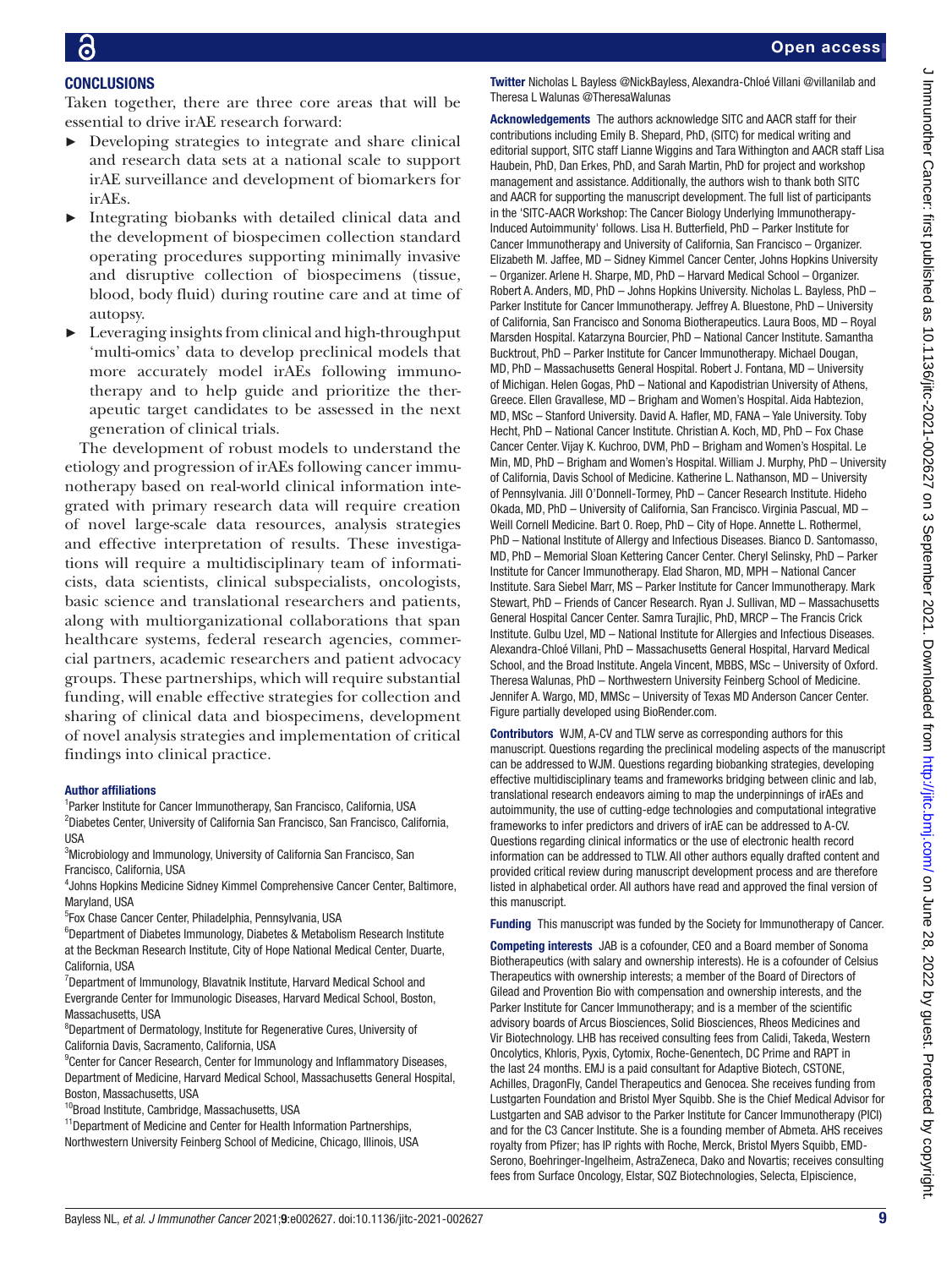# Open access

Monopteros, Bicara, GlaxoSmithKline and Janssen advisory boards, the Stand Up to Cancer Grant Catalyst Executive Advisory Committee and Review Panel, the Bloomberg Kimmel Institute for Cancer Immunotherapy at Johns Hopkins EAB, the Human Oncology and Pathogenesis Program at Memorial Sloan Kettering Cancer Center EAB, and the Massachusetts General Hospital Cancer Center EAB; has contracted research with Roche, Merck, AbbVie and Quark Ventures; has partner consulting fees from Roche, Bristol Myers Squibb, Xios and Origimed; and has partner ownership interest in Nextpoint, Triursus and Xios. All other authors have nothing to disclose. SITC staff (EBS) has nothing to disclose.

Patient consent for publication Not required.

Provenance and peer review Not commissioned; externally peer reviewed.

Open access This is an open access article distributed in accordance with the Creative Commons Attribution Non Commercial (CC BY-NC 4.0) license, which permits others to distribute, remix, adapt, build upon this work non-commercially, and license their derivative works on different terms, provided the original work is properly cited, appropriate credit is given, any changes made indicated, and the use is non-commercial. See [http://creativecommons.org/licenses/by-nc/4.0/.](http://creativecommons.org/licenses/by-nc/4.0/)

#### ORCID iDs

Lisa H Butterfield<http://orcid.org/0000-0002-3439-9844> William J Murphy <http://orcid.org/0000-0002-2793-401X> Alexandra-Chloé Villani <http://orcid.org/0000-0001-7461-0408> Theresa L Walunas <http://orcid.org/0000-0002-7653-3650>

#### <span id="page-9-0"></span>**REFERENCES**

- 1 Ribas A, Wolchok JD. Cancer immunotherapy using checkpoint blockade. *[Science](http://dx.doi.org/10.1126/science.aar4060)* 2018;359:1350–5.
- <span id="page-9-1"></span>2 Sharpe AH, Pauken KE. The diverse functions of the PD1 inhibitory pathway. *[Nat Rev Immunol](http://dx.doi.org/10.1038/nri.2017.108)* 2018;18:153–67.
- <span id="page-9-2"></span>3 Walunas TL, Lenschow DJ, Bakker CY, *et al*. CTLA-4 can function as a negative regulator of T cell activation. *[Immunity](http://dx.doi.org/10.1016/1074-7613(94)90071-x)* 1994;1:405–13.
- 4 Tivol EA, Borriello F, Schweitzer AN, *et al*. Loss of CTLA-4 leads to massive lymphoproliferation and fatal multiorgan tissue destruction, revealing a critical negative regulatory role of CTLA-4. *[Immunity](http://dx.doi.org/10.1016/1074-7613(95)90125-6)* 1995;3:541–7.
- <span id="page-9-3"></span>5 Leach DR, Krummel MF, Allison JP. Enhancement of antitumor immunity by CTLA-4 blockade. *[Science](http://dx.doi.org/10.1126/science.271.5256.1734)* 1996;271:1734–6.
- 6 Hodi FS, O'Day SJ, McDermott DF, *et al*. Improved survival with ipilimumab in patients with metastatic melanoma. *[N Engl J Med](http://dx.doi.org/10.1056/NEJMoa1003466)* 2010;363:711–23.
- <span id="page-9-4"></span>7 Buchbinder EI, Desai A. CTLA-4 and PD-1 pathways: similarities, differences, and implications of their inhibition. *[Am J Clin Oncol](http://dx.doi.org/10.1097/COC.0000000000000239)* 2016;39:98–106.
- <span id="page-9-5"></span>8 Keir ME, Butte MJ, Freeman GJ, *et al*. PD-1 and its ligands in tolerance and immunity. *[Annu Rev Immunol](http://dx.doi.org/10.1146/annurev.immunol.26.021607.090331)* 2008;26:677–704.
- <span id="page-9-6"></span>9 Haslam A, Gill J, Prasad V. Estimation of the percentage of US patients with cancer who are eligible for immune checkpoint inhibitor drugs. *[JAMA Netw Open](http://dx.doi.org/10.1001/jamanetworkopen.2020.0423)* 2020;3:e200423-e..
- <span id="page-9-7"></span>10 Sun L, Zhang L, Yu J, *et al*. Clinical efficacy and safety of anti-PD-1/PD-L1 inhibitors for the treatment of advanced or metastatic cancer: a systematic review and meta-analysis. *[Sci Rep](http://dx.doi.org/10.1038/s41598-020-58674-4)* 2020;10:2083.
- 11 Robert C. A decade of immune-checkpoint inhibitors in cancer therapy. *[Nat Commun](http://dx.doi.org/10.1038/s41467-020-17670-y)* 2020;11:3801.
- 12 Siegel RL, Miller KD, Jemal A. Cancer statistics, 2020. *[CA Cancer J](http://dx.doi.org/10.3322/caac.21590)  [Clin](http://dx.doi.org/10.3322/caac.21590)* 2020;70:7–30.
- <span id="page-9-8"></span>13 Postow MA, Sidlow R, Hellmann MD. Immune-related adverse events associated with immune checkpoint blockade. *[N Engl J Med](http://dx.doi.org/10.1056/NEJMra1703481)* 2018;378:158–68.
- <span id="page-9-9"></span>14 Brahmer JR, Abu-Sbeih H, Ascierto PA, *et al*. Society for Immunotherapy of Cancer (SITC) clinical practice guideline on immune checkpoint inhibitor-related adverse events. *[J Immunother](http://dx.doi.org/10.1136/jitc-2021-002435)  [Cancer](http://dx.doi.org/10.1136/jitc-2021-002435)* 2021;9.
- <span id="page-9-10"></span>15 Ott PA, Hodi FS, Kaufman HL, *et al*. Combination immunotherapy: a road map. *[J Immunother Cancer](http://dx.doi.org/10.1186/s40425-017-0218-5)* 2017;5:16.
- 16 Khalil DN, Smith EL, Brentjens RJ, *et al*. The future of cancer treatment: immunomodulation, CARs and combination immunotherapy. *[Nat Rev Clin Oncol](http://dx.doi.org/10.1038/nrclinonc.2016.65)* 2016;13:394.
- <span id="page-9-11"></span>17 Drakaki A, Dhillon PK, Wakelee H, *et al*. Association of baseline systemic corticosteroid use with overall survival and time to next treatment in patients receiving immune checkpoint inhibitor therapy in real-world US oncology practice for advanced non-small cell lung cancer, melanoma, or urothelial carcinoma. *[Oncoimmunology](http://dx.doi.org/10.1080/2162402X.2020.1824645)* 2020;9:1824645.
- 18 Petrelli F, Signorelli D, Ghidini M, *et al*. Association of steroids use with survival in patients treated with immune checkpoint inhibitors: a systematic review and meta-analysis. *[Cancers](http://dx.doi.org/10.3390/cancers12030546)* 2020;12. doi:10.3390/cancers12030546. [Epub ahead of print: 27 02 2020].
- <span id="page-9-12"></span>19 van Elsas A, Hurwitz AA, Allison JP. Combination immunotherapy of B16 melanoma using anti-cytotoxic T lymphocyte-associated antigen 4 (CTLA-4) and granulocyte/macrophage colony-stimulating factor (GM-CSF)-producing vaccines induces rejection of subcutaneous and metastatic tumors accompanied by autoimmune depigmentation. *[J Exp Med](http://dx.doi.org/10.1084/jem.190.3.355)* 1999;190:355–66.
- 20 Curran MA, Montalvo W, Yagita H, *et al*. PD-1 and CTLA-4 combination blockade expands infiltrating T cells and reduces regulatory T and myeloid cells within B16 melanoma tumors. *[Proc](http://dx.doi.org/10.1073/pnas.0915174107)  [Natl Acad Sci U S A](http://dx.doi.org/10.1073/pnas.0915174107)* 2010;107:4275–80.
- <span id="page-9-13"></span>21 Perdigoto AL, Kluger H, Herold KC. Adverse events induced by immune checkpoint inhibitors. *[Curr Opin Immunol](http://dx.doi.org/10.1016/j.coi.2021.02.002)* 2021;69:29–38.
- 22 Wright JJ, Powers AC, Johnson DB. Endocrine toxicities of immune checkpoint inhibitors. *[Nat Rev Endocrinol](http://dx.doi.org/10.1038/s41574-021-00484-3)* 2021;17:389–99.
- 23 Cappelli LC, Bingham CO. Expert perspective: immune checkpoint inhibitors and rheumatologic complications. *[Arthritis Rheumatol](http://dx.doi.org/10.1002/art.41587)* 2021;73:553–65.
- 24 Harrison RA, Tummala S, de Groot J. Neurologic toxicities of cancer immunotherapies: a review. *[Curr Neurol Neurosci Rep](http://dx.doi.org/10.1007/s11910-020-01038-2)* 2020;20:27.
- 25 Haugh AM, Probasco JC, Johnson DB. Neurologic complications of immune checkpoint inhibitors. *[Expert Opin Drug Saf](http://dx.doi.org/10.1080/14740338.2020.1738382)* 2020;19:479–88.
- 26 Dougan M. Gastrointestinal and hepatic complications of immunotherapy: current management and future perspectives. *[Curr](http://dx.doi.org/10.1007/s11894-020-0752-z)  [Gastroenterol Rep](http://dx.doi.org/10.1007/s11894-020-0752-z)* 2020;22:15.
- 27 Bellaguarda E, Hanauer S. Checkpoint inhibitor-induced colitis. *[Am](http://dx.doi.org/10.14309/ajg.0000000000000497)  [J Gastroenterol](http://dx.doi.org/10.14309/ajg.0000000000000497)* 2020;115:202–10.
- 28 Quandt Z, Young A, Anderson M. Immune checkpoint inhibitor diabetes mellitus: a novel form of autoimmune diabetes. *[Clin Exp](http://dx.doi.org/10.1111/cei.13424)  [Immunol](http://dx.doi.org/10.1111/cei.13424)* 2020;200:131–40.
- <span id="page-9-14"></span>29 Atkins MB, Mier JW, Parkinson DR, *et al*. Hypothyroidism after treatment with interleukin-2 and lymphokine-activated killer cells. *[N](http://dx.doi.org/10.1056/NEJM198806163182401)  [Engl J Med](http://dx.doi.org/10.1056/NEJM198806163182401)* 1988;318:1557–63.
- 30 Weijl NI, Van der Harst D, Brand A, *et al*. Hypothyroidism during immunotherapy with interleukin-2 is associated with antithyroid antibodies and response to treatment. *[J Clin Oncol](http://dx.doi.org/10.1200/JCO.1993.11.7.1376)* 1993;11:1376–83.
- 31 Scalzo S, Gengaro A, Boccoli G, *et al*. Primary hypothyroidism associated with interleukin-2 and interferon alpha-2 therapy of melanoma and renal carcinoma. *[Eur J Cancer](http://dx.doi.org/10.1016/0277-5379(90)90275-x)* 1990;26:1152–6.
- 32 Krouse RS, Royal RE, Heywood G, *et al*. Thyroid dysfunction in 281 patients with metastatic melanoma or renal carcinoma treated with interleukin-2 alone. *[J Immunother Emphasis Tumor Immunol](http://dx.doi.org/10.1097/00002371-199511000-00008)* 1995;18:272–8.
- 33 Phan GQ, Attia P, Steinberg SM, *et al*. Factors associated with response to high-dose interleukin-2 in patients with metastatic melanoma. *[J Clin Oncol](http://dx.doi.org/10.1200/JCO.2001.19.15.3477)* 2001;19:3477–82.
- 34 Becker JC, Winkler B, Klingert S, *et al*. Antiphospholipid syndrome associated with immunotherapy for patients with melanoma. *[Cancer](http://dx.doi.org/10.1002/1097-0142(19940315)73:6<1621::aid-cncr2820730613>3.0.co;2-e)* 1994;73:1621–4.
- 35 Rosenberg SA, White DE. Vitiligo in patients with melanoma: normal tissue antigens can be targets for cancer immunotherapy. *[J](http://www.ncbi.nlm.nih.gov/pubmed/8859727)  [Immunother Emphasis Tumor Immunol](http://www.ncbi.nlm.nih.gov/pubmed/8859727)* 1996;19:81–4.
- 36 Nordlund JJ, Kirkwood JM, Forget BM, *et al*. Vitiligo in patients with metastatic melanoma: a good prognostic sign. *[J Am Acad Dermatol](http://dx.doi.org/10.1016/s0190-9622(83)70182-9)* 1983;9:689–96.
- 37 Bystryn JC, Rigel D, Friedman RJ, *et al*. Prognostic significance of hypopigmentation in malignant melanoma. *[Arch Dermatol](http://www.ncbi.nlm.nih.gov/pubmed/3631983)* 1987;123:1053–5.
- <span id="page-9-15"></span>38 Faje AT, Lawrence D, Flaherty K, *et al*. High-dose glucocorticoids for the treatment of ipilimumab-induced hypophysitis is associated with reduced survival in patients with melanoma. *[Cancer](http://dx.doi.org/10.1002/cncr.31629)* 2018;124:3706–14.
- <span id="page-9-16"></span>39 Klein J, Sato A. The HLA system. Second of two parts. *[N Engl J](http://dx.doi.org/10.1056/NEJM200009143431106)  [Med](http://dx.doi.org/10.1056/NEJM200009143431106)* 2000;343:782–6.
- <span id="page-9-17"></span>40 Rubin JT, Day R, Duquesnoy R, *et al*. HLA-DQ1 is associated with clinical response and survival of patients with melanoma who are treated with interleukin-2. *[Ther Immunol](http://www.ncbi.nlm.nih.gov/pubmed/7553066)* 1995;2:1–6.
- 41 Marincola FM, Shamamian P, Rivoltini L, *et al*. HLA associations in the antitumor response against malignant melanoma. *[J Immunother](http://dx.doi.org/10.1097/00002371-199511000-00005)  [Emphasis Tumor Immunol](http://dx.doi.org/10.1097/00002371-199511000-00005)* 1995;18:242–52.
- 42 Marincola FM, Venzon D, White D, *et al*. HLA association with response and toxicity in melanoma patients treated with interleukin 2-based immunotherapy. *[Cancer Res](http://www.ncbi.nlm.nih.gov/pubmed/1423301)* 1992;52:6561–6.
- 43 Scheibenbogen C, Keilholz U, Mytilineos J, *et al*. HLA class I alleles and responsiveness of melanoma to immunotherapy with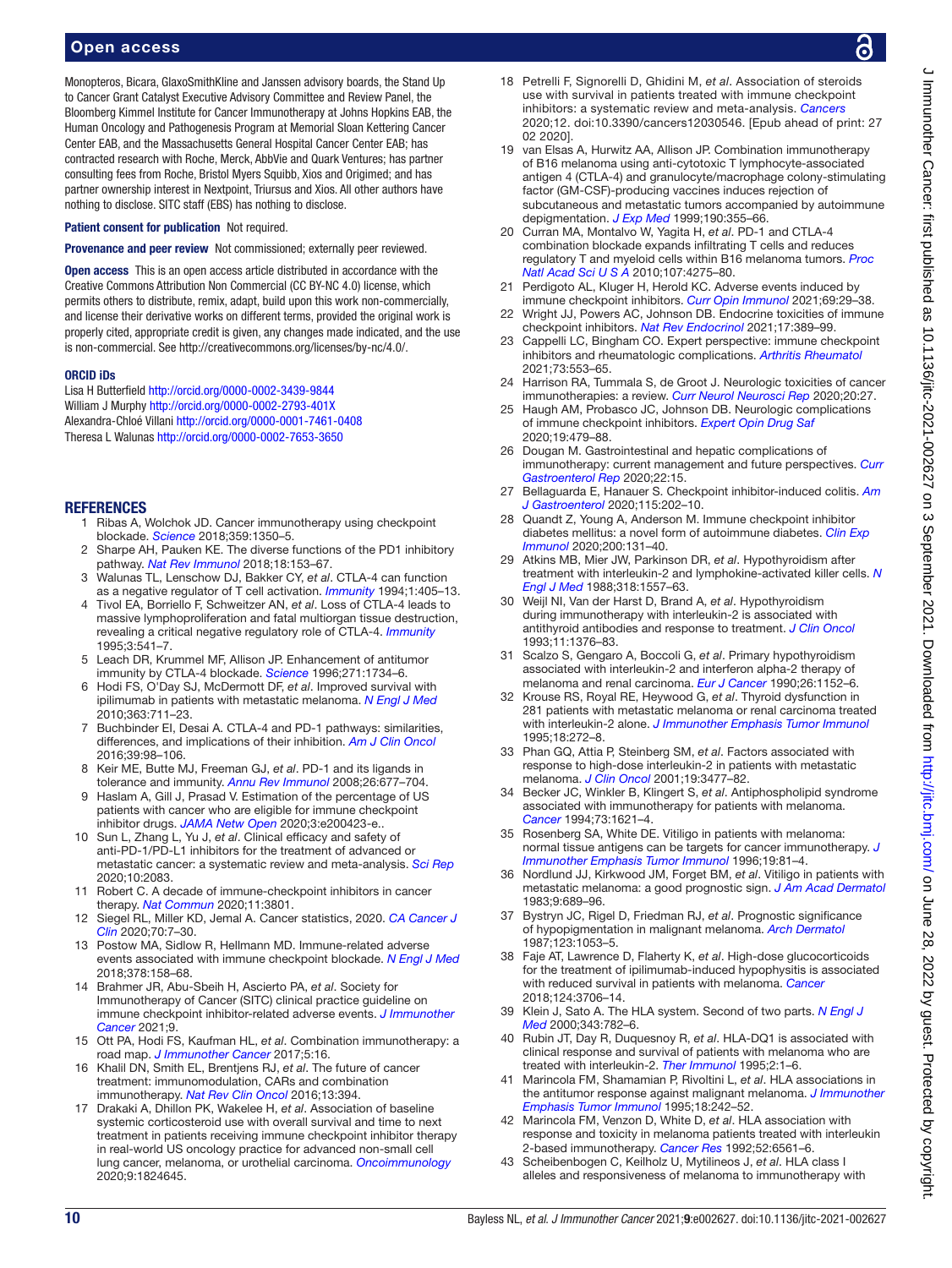interferon-alpha (IFN-alpha) and interleukin-2 (IL-2). *[Melanoma Res](http://dx.doi.org/10.1097/00008390-199406000-00008)* 1994;4:191–4.

- 44 Lee JE, Reveille JD, Ross MI, *et al*. HLA-DQB1\*0301 association with increased cutaneous melanoma risk. *[Int J Cancer](http://dx.doi.org/10.1002/ijc.2910590413)* 1994;59:510–3.
- 45 Lee JE, Lu M, Mansfield PF, *et al*. Malignant melanoma: relationship of the human leukocyte antigen class II gene DQB1\*0301 to disease recurrence in American Joint Committee on Cancer stage I or II. *[Cancer](http://dx.doi.org/10.1002/(SICI)1097-0142(19960815)78:4<758::AID-CNCR11>3.0.CO;2-U)* 1996;78:758–63.
- 46 Lee JE, Abdalla J, Porter GA, *et al*. Presence of the human leukocyte antigen class II gene DRB1\*1101 predicts interferon gamma levels and disease recurrence in melanoma patients. *[Ann](http://dx.doi.org/10.1007/BF02573896)  [Surg Oncol](http://dx.doi.org/10.1007/BF02573896)* 2002;9:587–93.
- <span id="page-10-0"></span>47 Gogas H, Kirkwood JM, Falk CS, *et al*. Correlation of molecular human leukocyte antigen typing and outcome in high-risk melanoma patients receiving adjuvant interferon. *[Cancer](http://dx.doi.org/10.1002/cncr.25211)* 2010;116:4326–33.
- <span id="page-10-1"></span>48 Khan Z, Di Nucci F, Kwan A, *et al*. Polygenic risk for skin autoimmunity impacts immune checkpoint blockade in bladder cancer. *[Proc Natl Acad Sci U S A](http://dx.doi.org/10.1073/pnas.1922867117)* 2020;117:12288–94.
- <span id="page-10-2"></span>49 Kuehn HS, Ouyang W, Lo B, *et al*. Immune dysregulation in human subjects with heterozygous germline mutations in CTLA4. *[Science](http://dx.doi.org/10.1126/science.1255904)* 2014;345:1623–7.
- 50 Notarangelo LD, Uzel G, Rao VK. Primary immunodeficiencies: novel genes and unusual presentations. *[Hematology Am Soc](http://dx.doi.org/10.1182/hematology.2019000051)  [Hematol Educ Program](http://dx.doi.org/10.1182/hematology.2019000051)* 2019;2019:443–8.
- <span id="page-10-3"></span>51 Farmer JR, Uzel G. Mapping out autoimmunity control in primary immune regulatory disorders. *[J Allergy Clin Immunol Pract](http://dx.doi.org/10.1016/j.jaip.2020.12.024)* 2021;9:653–9.
- <span id="page-10-4"></span>52 Schindler MK, Pittaluga S, Enose-Akahata Y, *et al*. Haploinsufficiency of immune checkpoint receptor CTLA4 induces a distinct neuroinflammatory disorder. *[J Clin Invest](http://dx.doi.org/10.1172/JCI135947)* 2020;130:5551–61.
- 53 Uzel G, Karanovic D, Su H, *et al*. Management of cytopenias in CTLA4 haploinsufficiency using abatacept and sirolimus. *[Blood](http://dx.doi.org/10.1182/blood-2018-99-120185)* 2018;132:2409.
- 54 Lee S, Moon JS, Lee C-R, *et al*. Abatacept alleviates severe autoimmune symptoms in a patient carrying a de novo variant in CTLA-4. *[J Allergy Clin Immunol](http://dx.doi.org/10.1016/j.jaci.2015.08.036)* 2016;137:327–30.
- 55 Jamee M, Hosseinzadeh S, Sharifinejad N, *et al*. Comprehensive comparison between 222 CTLA-4 haploinsufficiency and 212 LRBA deficiency patients: a systematic review. *[Clin Exp Immunol](http://dx.doi.org/10.1111/cei.13600)* 2021;205:28–43.
- <span id="page-10-5"></span>56 Ercolini AM, Miller SD. The role of infections in autoimmune disease. *[Clin Exp Immunol](http://dx.doi.org/10.1111/j.1365-2249.2008.03834.x)* 2009;155:1–15.
- <span id="page-10-6"></span>57 Dubin K, Callahan MK, Ren B, *et al*. Intestinal microbiome analyses identify melanoma patients at risk for checkpoint-blockade-induced colitis. *[Nat Commun](http://dx.doi.org/10.1038/ncomms10391)* 2016;7:10391.
- 58 Gopalakrishnan V, Helmink BA, Spencer CN, *et al*. The influence of the gut microbiome on cancer, immunity, and cancer immunotherapy. *[Cancer Cell](http://dx.doi.org/10.1016/j.ccell.2018.03.015)* 2018;33:570–80.
- <span id="page-10-7"></span>59 Chiaro J, Kasanen HHE, Whalley T, *et al*. Viral molecular mimicry influences the antitumor immune response in murine and human melanoma. *[Cancer Immunol Res](http://dx.doi.org/10.1158/2326-6066.CIR-20-0814)* 2021. doi:10.1158/2326-6066. CIR-20-0814. [Epub ahead of print: 08 Jun 2021].
- <span id="page-10-8"></span>60 Titulaer MJ, Maddison P, Sont JK, *et al*. Clinical Dutch-English Lambert-Eaton myasthenic syndrome (LEMS) tumor association prediction score accurately predicts small-cell lung cancer in the LEMS. *[J Clin Oncol](http://dx.doi.org/10.1200/JCO.2010.32.0440)* 2011;29:902–8.
- 61 Song L, Wang Y, Zhang J, *et al*. The risks of cancer development in systemic lupus erythematosus (SLE) patients: a systematic review and meta-analysis. *[Arthritis Res Ther](http://dx.doi.org/10.1186/s13075-018-1760-3)* 2018;20:270.
- <span id="page-10-9"></span>62 Nakamura K, Smyth MJ. Targeting cancer-related inflammation in the era of immunotherapy. *[Immunol Cell Biol](http://dx.doi.org/10.1038/icb.2016.126)* 2017;95:325–32.
- <span id="page-10-10"></span>63 Anderson MS, Bluestone JA. The NOD mouse: a model of immune dysregulation. *[Annu Rev Immunol](http://dx.doi.org/10.1146/annurev.immunol.23.021704.115643)* 2005;23:447–85.
- 64 Young A, Quandt Z, Bluestone JA. The balancing act between cancer immunity and autoimmunity in response to immunotherapy. *[Cancer Immunol Res](http://dx.doi.org/10.1158/2326-6066.CIR-18-0487)* 2018;6:1445–52.
- <span id="page-10-11"></span>65 Liu J, Blake SJ, Smyth MJ, *et al*. Improved mouse models to assess tumour immunity and irAEs after combination cancer immunotherapies. *[Clin Transl Immunology](http://dx.doi.org/10.1038/cti.2014.18)* 2014;3:e22-e.
- <span id="page-10-12"></span>66 Wang Z, Aguilar EG, Luna JI, *et al*. Paradoxical effects of obesity on T cell function during tumor progression and PD-1 checkpoint blockade. *[Nat Med](http://dx.doi.org/10.1038/s41591-018-0221-5)* 2019;25:141–51.
- <span id="page-10-16"></span>67 McQuade JL, Daniel CR, Hess KR, *et al*. Association of body-mass index and outcomes in patients with metastatic melanoma treated with targeted therapy, immunotherapy, or chemotherapy: a retrospective, multicohort analysis. *[Lancet](http://dx.doi.org/10.1016/S1470-2045(18)30078-0)  [Oncol](http://dx.doi.org/10.1016/S1470-2045(18)30078-0)* 2018;19:310–22.
- <span id="page-10-13"></span>68 Sivan A, Corrales L, Hubert N, *et al*. Commensal Bifidobacterium promotes antitumor immunity and facilitates anti-PD-L1 efficacy. *[Science](http://dx.doi.org/10.1126/science.aac4255)* 2015;350:1084–9.
- <span id="page-10-14"></span>69 Shultz LD, Keck J, Burzenski L, *et al*. Humanized mouse models of immunological diseases and precision medicine. *[Mamm Genome](http://dx.doi.org/10.1007/s00335-019-09796-2)* 2019;30:123–42.
- <span id="page-10-15"></span>70 Mestas J, Hughes CCW, Mice O. Of mice and not men: differences between mouse and human immunology. *[J Immunol](http://dx.doi.org/10.4049/jimmunol.172.5.2731)* 2004;172:2731–8.
- 71 Scheerlinck JP. Functional and structural comparison of cytokines in different species. *[Vet Immunol Immunopathol](http://dx.doi.org/10.1016/s0165-2427(99)00115-4)* 1999;72:39–44.
- 72 Pulendran B, Davis MM. The science and medicine of human immunology. *[Science](http://dx.doi.org/10.1126/science.aay4014)* 2020;369:eaay4014.
- <span id="page-10-17"></span>73 Rothwell PM. External validity of randomised controlled trials: "to whom do the results of this trial apply?". *[Lancet](http://dx.doi.org/10.1016/S0140-6736(04)17670-8)* 2005;365:82–93.
- 74 Grant SR, Lin TA, Miller AB, *et al*. Racial and ethnic disparities among participants in US-based phase 3 randomized cancer clinical trials. *[JNCI Cancer Spectr](http://dx.doi.org/10.1093/jncics/pkaa060)* 2020;4:pkaa060.
- 75 Chen MS, Lara PN, Dang JHT, *et al*. Twenty years post-NIH Revitalization act: enhancing minority participation in clinical trials (EMPaCT): laying the groundwork for improving minority clinical trial accrual. *[Cancer](http://dx.doi.org/10.1002/cncr.28575)* 2014;120:1091–6.
- 76 Bleyer A, Budd T, Montello M. Adolescents and young adults with cancer. *[Cancer](http://dx.doi.org/10.1002/cncr.22102)* 2006;107:1645–55.
- <span id="page-10-18"></span>77 Blumenthal D. Launching HITECH. *[N Engl J Med](http://dx.doi.org/10.1056/NEJMp0912825)* 2010;362:382–5.
- <span id="page-10-19"></span>78 Henry J, Pylypchuk Y, Searcy TONC data brief, no. 352016. Adoption of electronic health record systems among U.S. nonfederal acute care hospitals: 2008-2015. Washington, DC Office of the National Coordinator for Health Information Technology; 2016.
- <span id="page-10-20"></span>79 . 2019. Office-based physician health IT adoption and use. National Electronic Health Records Survey.
- <span id="page-10-21"></span>80 Fleurence RL, Curtis LH, Califf RM, *et al*. Launching PCORnet, a national patient-centered clinical research network. *[J Am Med](http://dx.doi.org/10.1136/amiajnl-2014-002747)  [Inform Assoc](http://dx.doi.org/10.1136/amiajnl-2014-002747)* 2014;21:578–82.
- 81 Forrest CB, McTigue KM, Hernandez AF, *et al*. PCORnet® 2020: current state, accomplishments, and future directions. *[J Clin](http://dx.doi.org/10.1016/j.jclinepi.2020.09.036)  [Epidemiol](http://dx.doi.org/10.1016/j.jclinepi.2020.09.036)* 2021;129:60–7.
- <span id="page-10-22"></span>82 PCORnet. Common data model, 2021. Available: [https://pcornet.](https://pcornet.org/data/) [org/data/](https://pcornet.org/data/)
- <span id="page-10-23"></span>83 Visweswaran S, Becich MJ, D'Itri VS, *et al*. Accrual to Clinical Trials (ACT): a Clinical and Translational Science Award Consortium network. *[JAMIA Open](http://dx.doi.org/10.1093/jamiaopen/ooy033)* 2018;1:147–52.
- <span id="page-10-24"></span>84 Murphy SN, Weber G, Mendis M, *et al*. Serving the enterprise and beyond with informatics for integrating biology and the bedside (i2b2). *[J Am Med Inform Assoc](http://dx.doi.org/10.1136/jamia.2009.000893)* 2010;17:124–30.
- <span id="page-10-25"></span>85 Hripcsak G, Duke JD, Shah NH, *et al*. Observational Health Data Sciences and Informatics (OHDSI): opportunities for observational researchers. *[Stud Health Technol Inform](http://www.ncbi.nlm.nih.gov/pubmed/26262116)* 2015;216:574–8.
- <span id="page-10-26"></span>86 Overhage JM, Ryan PB, Reich CG, *et al*. Validation of a common data model for active safety surveillance research. *[J Am Med Inform](http://dx.doi.org/10.1136/amiajnl-2011-000376)  [Assoc](http://dx.doi.org/10.1136/amiajnl-2011-000376)* 2012;19:54–60.
- <span id="page-10-27"></span>87 . Harmonization of various common data models and open standards for evidence generation; 2020. [https://aspe.hhs.](https://aspe.hhs.gov/sites/default/files/private/pdf/259016/CDMH-Final-Report-14August2020.pdf) [gov/sites/default/files/private/pdf/259016/CDMH-Final-Report-](https://aspe.hhs.gov/sites/default/files/private/pdf/259016/CDMH-Final-Report-14August2020.pdf)[14August2020.pdf](https://aspe.hhs.gov/sites/default/files/private/pdf/259016/CDMH-Final-Report-14August2020.pdf)
- <span id="page-10-28"></span>88 Gottesman O, Kuivaniemi H, Tromp G, *et al*. The Electronic Medical Records and Genomics (eMERGE) Network: past, present, and future. *[Genet Med](http://dx.doi.org/10.1038/gim.2013.72)* 2013;15:761–71.
- 89 McCarty CA, Chisholm RL, Chute CG, *et al*. The eMERGE network: a consortium of biorepositories linked to electronic medical records data for conducting genomic studies. *[BMC Med Genomics](http://dx.doi.org/10.1186/1755-8794-4-13)* 2011;4:13.
- <span id="page-10-29"></span>90 All of Us Research Program Investigators, Denny JC, Rutter JL, *et al*. The "All of Us" research program. *[N Engl J Med](http://dx.doi.org/10.1056/NEJMsr1809937)* 2019;381:668–76.
- <span id="page-10-30"></span>91 Dobbin KK, Cesano A, Alvarez J, *et al*. Validation of biomarkers to predict response to immunotherapy in cancer: Volume II - clinical validation and regulatory considerations. *[J Immunother Cancer](http://dx.doi.org/10.1186/s40425-016-0179-0)* 2016;4:77.
- 92 Masucci GV, Cesano A, Hawtin R, *et al*. Validation of biomarkers to predict response to immunotherapy in cancer: Volume I - preanalytical and analytical validation. *[J Immunother Cancer](http://dx.doi.org/10.1186/s40425-016-0178-1)* 2016;4:76.
- <span id="page-10-31"></span>93 Yuan J, Hegde PS, Clynes R, *et al*. Novel technologies and emerging biomarkers for personalized cancer immunotherapy. *[J](http://dx.doi.org/10.1186/s40425-016-0107-3)  [Immunother Cancer](http://dx.doi.org/10.1186/s40425-016-0107-3)* 2016;4:3.
- 94 Stroncek DF, Butterfield LH, Cannarile MA, *et al*. Systematic evaluation of immune regulation and modulation. *[J Immunother](http://dx.doi.org/10.1186/s40425-017-0223-8)  [Cancer](http://dx.doi.org/10.1186/s40425-017-0223-8)* 2017;5:21.
- 95 Gnjatic S, Bronte V, Brunet LR, *et al*. Identifying baseline immunerelated biomarkers to predict clinical outcome of immunotherapy. *[J](http://dx.doi.org/10.1186/s40425-017-0243-4)  [Immunother Cancer](http://dx.doi.org/10.1186/s40425-017-0243-4)* 2017;5:44.